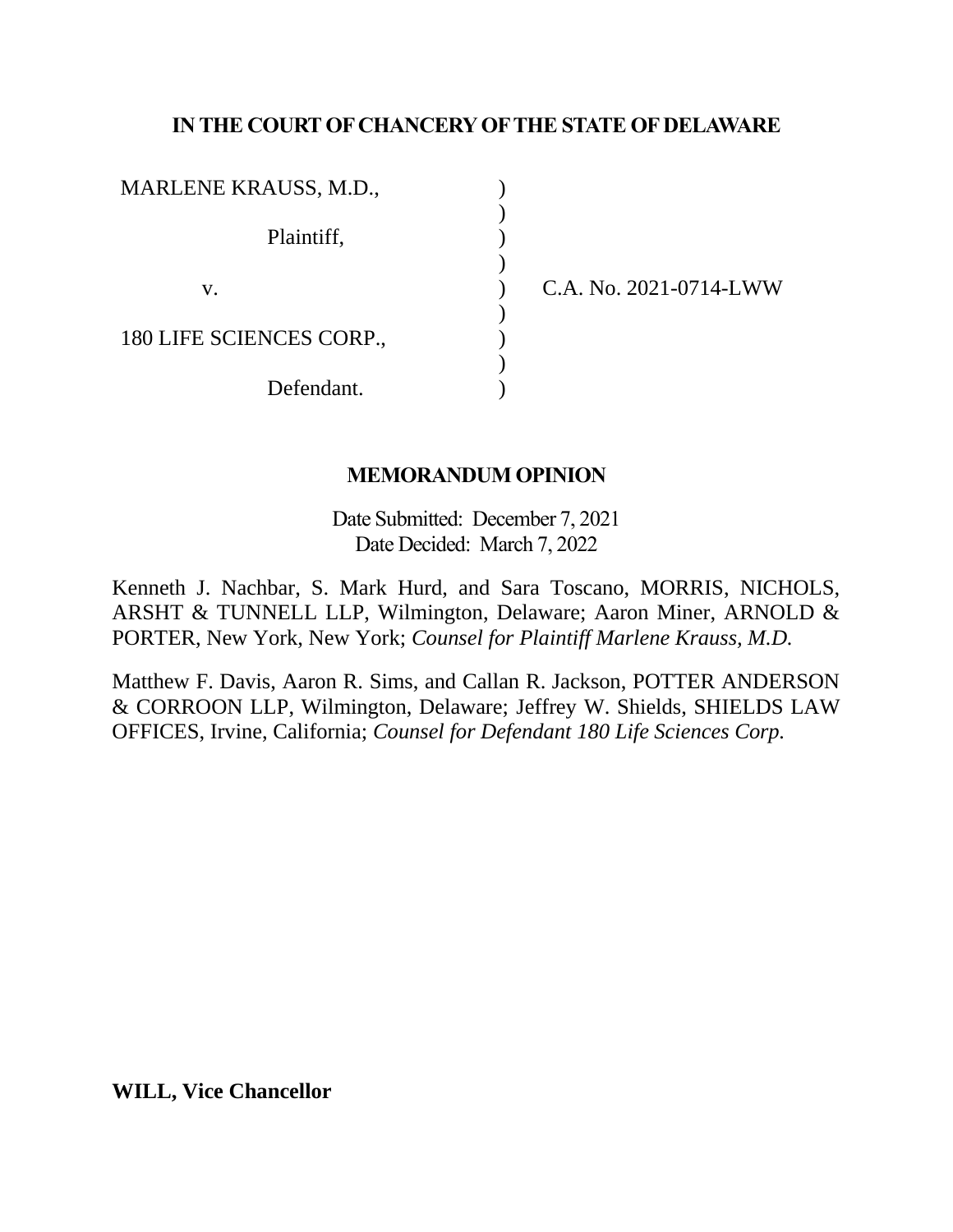A former director and officer of a Delaware corporation seeks advancement pursuant to provisions in the company's charter and bylaws. She is pursuing advancement of expenses incurred in responding to subpoenas from the Securities and Exchange Commission, in defending herself against third-party claims in a New York state action, and in connection with litigation in this court. The company contests her entitlement to advancement, asserting that she was not made a party to those proceedings by reason of the fact that she was a fiduciary.

The plaintiff has moved for partial summary judgment on her entitlement to advancement, including an award of fees-on-fees. This decision grants that motion in part.

## **I. FACTUAL BACKGROUND**

The following facts are drawn from the undisputed allegations of the Verified Amended and Supplemental Complaint for Advancement (the "Complaint") and from certain documentary exhibits.<sup>1</sup>

<sup>&</sup>lt;sup>1</sup> Dkt. 7. Citations to "Pl.'s Opening Br. Ex. <br>
<sup>1</sup> refer to exhibits to the Transmittal Declaration of Sara Toscano in Support of the Opening Brief in Support of Plaintiff's Motion for Partial Summary Judgment (Dkt. 37). Citations in the form of "Def.'s Answering Br. Ex. " refer to exhibits to the Transmittal Declaration of Callan R. Jackson in Support of Defendant's Answering Brief in Opposition to Plaintiff's Motion for Partial Summary Judgment (Dkt. 39). Page numbers to exhibits are designated by the last three digits of a Bates number, where appropriate.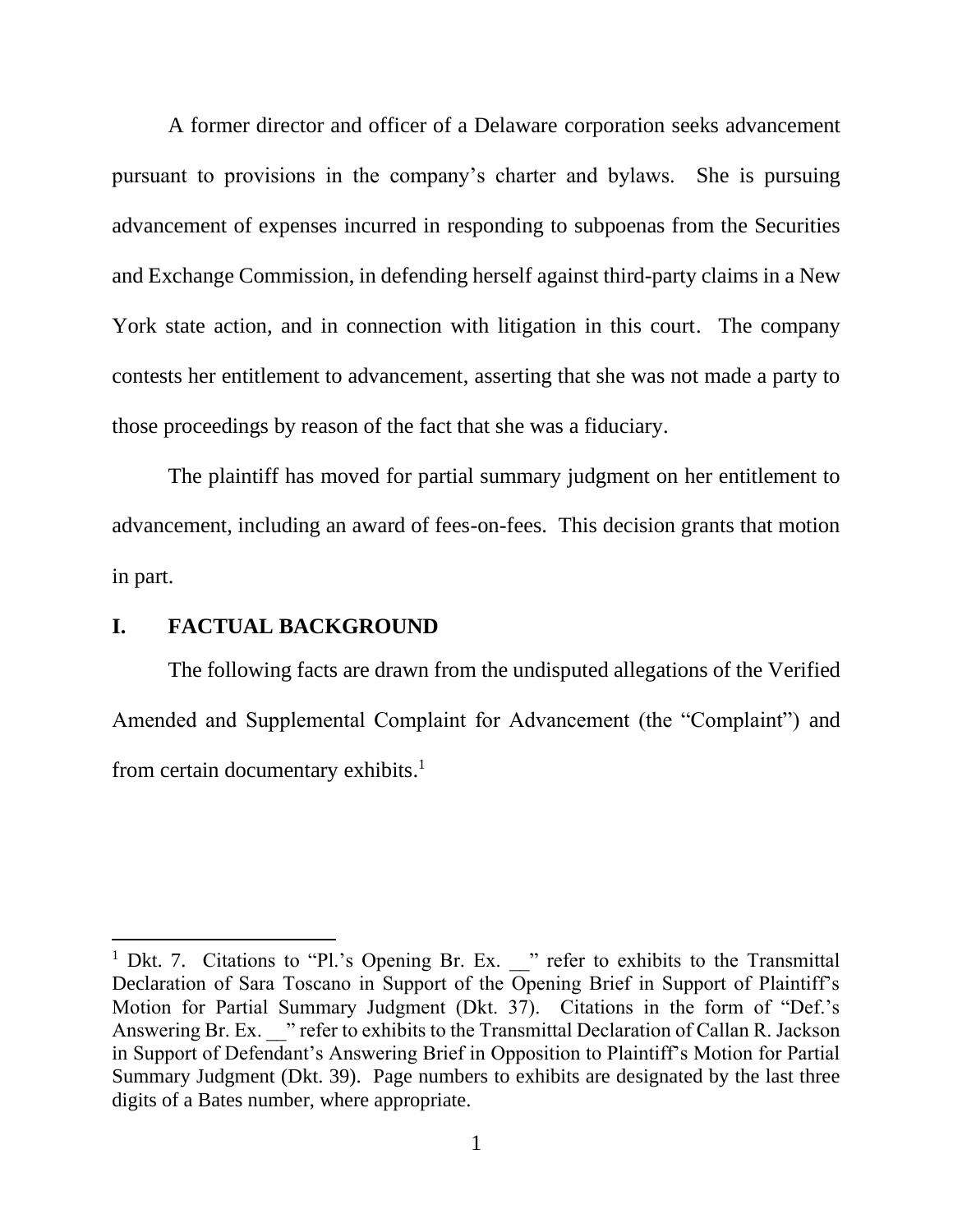#### **A. Krauss, KBL, and KBL's Governing Documents**

Plaintiff Marlene Krauss is the former Chief Executive Officer and director of defendant KBL Merger Corp. IV ("KBL"), a special purpose acquisition company. She served in those roles until her resignation on November 6, 2020—when KBL entered into a business combination with 180 Life Sciences Corp., Katexco Pharmaceuticals Corp., and CannBioRx. After the transaction closed, KBL was renamed 180 Life Sciences Corp. (the "Company").<sup>2</sup>

KBL's original certificate of incorporation provided for advancement of legal fees incurred by officers and directors in connection with their duties.<sup>3</sup> Its July 2017 Amended and Restated Certificate of Incorporation detailed KBL's advancement policy in Section 8.2(a):

> To the fullest extent permitted by applicable law . . . the Corporation shall indemnify and hold harmless each person who is or was made a party or is threatened to be made a party to or is otherwise involved in any threatened, pending or completed action, suit or proceeding . . . by reason of the fact that he or she is or was a director or officer of the Corporation . . . whether the basis of such proceeding is alleged action in an official capacity as a director, officer, employee or agent, or in any other capacity while serving as a director, officer, employee or agent, against all liability and loss suffered and expenses (including, without limitation, attorneys' fees . . . ) reasonably incurred by such indemnitee in connection with such proceeding. The Corporation shall

<sup>&</sup>lt;sup>2</sup> Verified Am. & Suppl. Compl. for Advancement ("Compl.")  $\P$ [2-3 (Dkt. 7).  $3$  *Id.*  $\P$  6.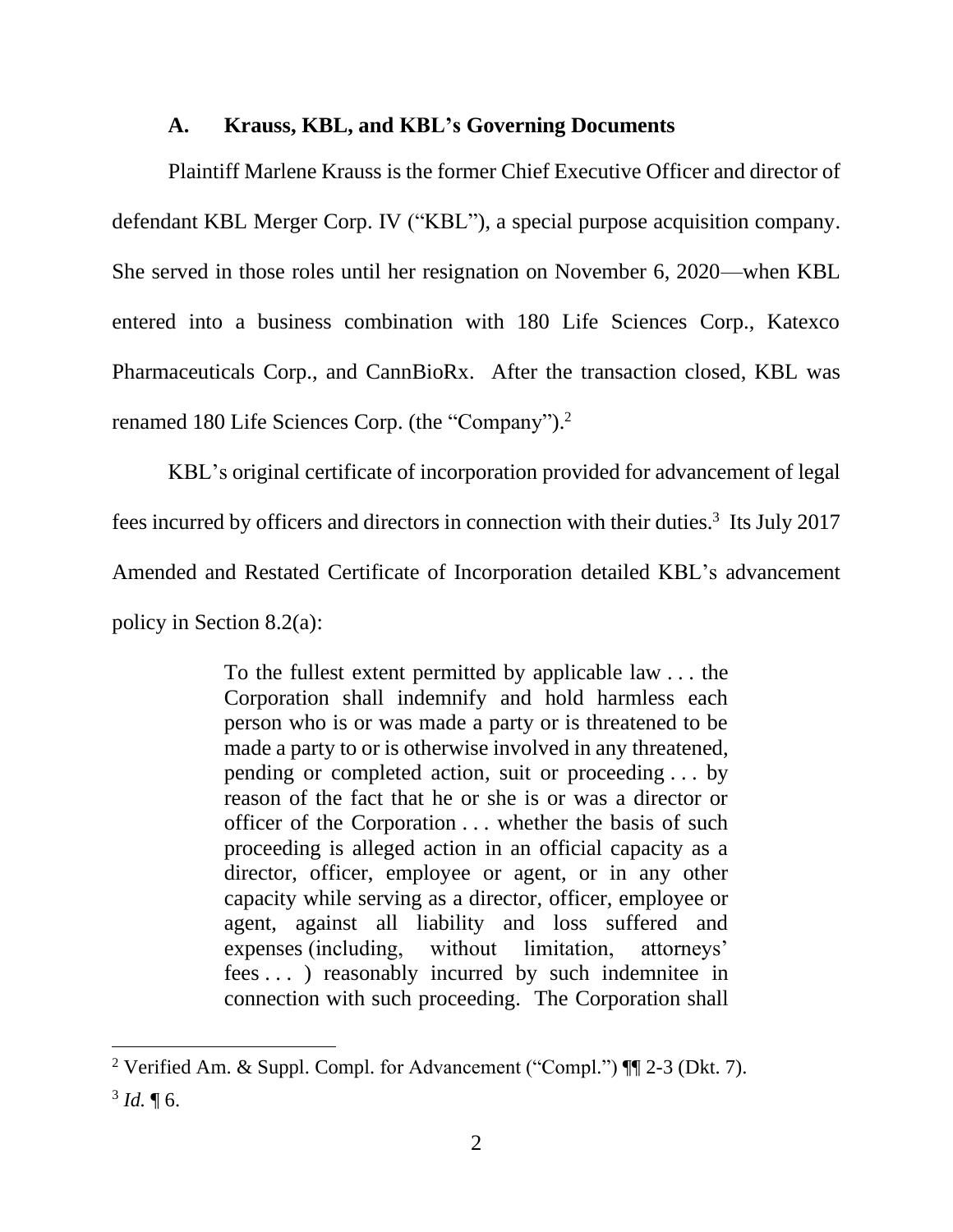to the fullest extent not prohibited by applicable law pay the expenses (including attorneys' fees) incurred by an indemnitee in defending or otherwise participating in any proceeding in advance of its final disposition  $\dots$ <sup>4</sup>

Section 8.2(a) also provided that approval by KBL's board of directors (the "Board")

was required for advancement of proceedings "initiated" by officers and directors:

Notwithstanding the foregoing provisions of this Section 8.2(a), except for proceedings to enforce rights to indemnification and advancement of expenses, the Corporation shall indemnify and advance expenses to an indemnitee in connection with a proceeding (or part thereof) initiated by such indemnitee only if such proceeding (or part thereof) was authorized by the Board.<sup>5</sup>

And Section 8.2(b) contained a non-exclusivity provision:

The rights to indemnification and advancement of expenses conferred on any indemnitee . . . shall not be exclusive of any other rights that any indemnitee may have or hereafter acquire under law, this Amended and Restated Certificate, the Bylaws, an agreement, vote of stockholders or disinterred directors, or otherwise.<sup>6</sup>

Section 8.2 remains unchanged in KBL's Second Amended and Restated Certificate

of Incorporation (the "Charter"), which it adopted in connection with the business

combination. 7

 $4$  Pl.'s Opening Br. Ex. B  $\S$  8.2(a).

<sup>5</sup> *Id.*

 $6$  *Id.* § 8.2(b).

<sup>&</sup>lt;sup>7</sup> Pl.'s Opening Br. Ex. C ("Charter")  $§ 8.2$ ; Compl. ¶ 7.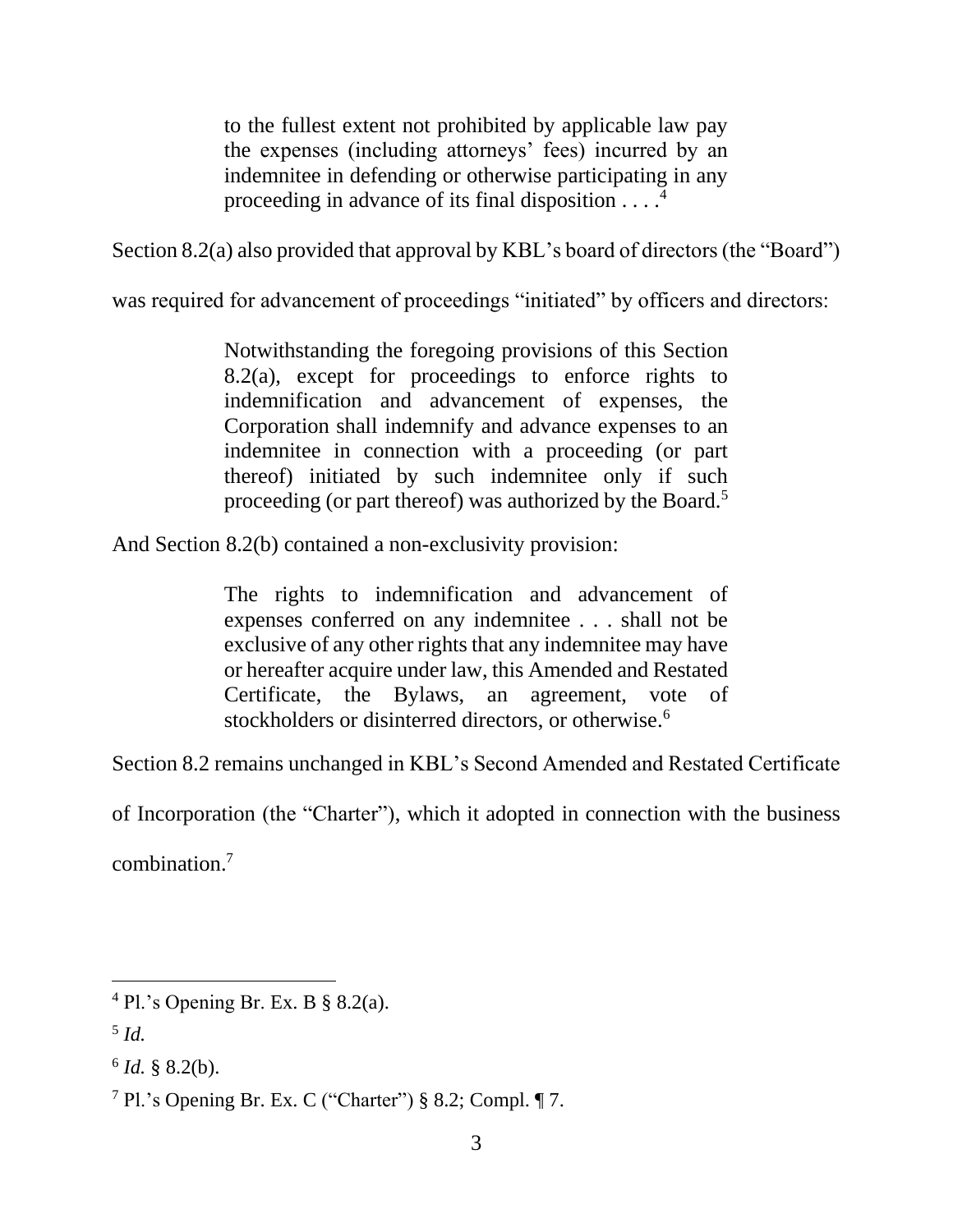The Company's Amended and Restated Bylaws (the "Bylaws") also provide for an advancement right in Section 8.2:

> [A]n Indemnitee shall also have the right to be paid by the Corporation to the fullest extent not prohibited by applicable law the expenses (including, without limitation, attorneys' fees) incurred in defending or otherwise participating in any such proceeding in advance of its final disposition . . . provided, however, that, if the DGCL requires, an advancement of expenses incurred by an Indemnitee . . . shall be made only upon the Corporation's receipt of an undertaking . . . .<sup>8</sup>

Unlike the advancement right established in the Charter, the Bylaws do not require

Board approval for advancement of expenses related to certain types of proceedings.

# **B. The Lawsuits and Investigation**

After the business combination closed, the United States Securities and Exchange Commission launched an investigation into KBL's business combination. In April 2021, the SEC served Krauss with four subpoenas in connection with its investigation.<sup>9</sup> One subpoena directed Krauss to personally produce documents (the "Krauss Subpoena").<sup>10</sup> The other three subpoenas were directed to entities affiliated with Krauss that were involved in the business combination: KBL IV Sponsor LLC

 $8$  Pl.'s Opening Br. Ex. D ("Bylaws") § 8.2(a).

<sup>9</sup> Compl. ¶¶ 1, 10; *see* Pl.'s Opening Br. Ex. E.

<sup>&</sup>lt;sup>10</sup> *Compare* Pl.'s Opening Br. Ex. E at 080 ("The subpoena requires you to provide us with documents."), *to*, *e.g.*, *id.* at 056 ("The subpoena requires KBL Sponsor to produce documents to the SEC.").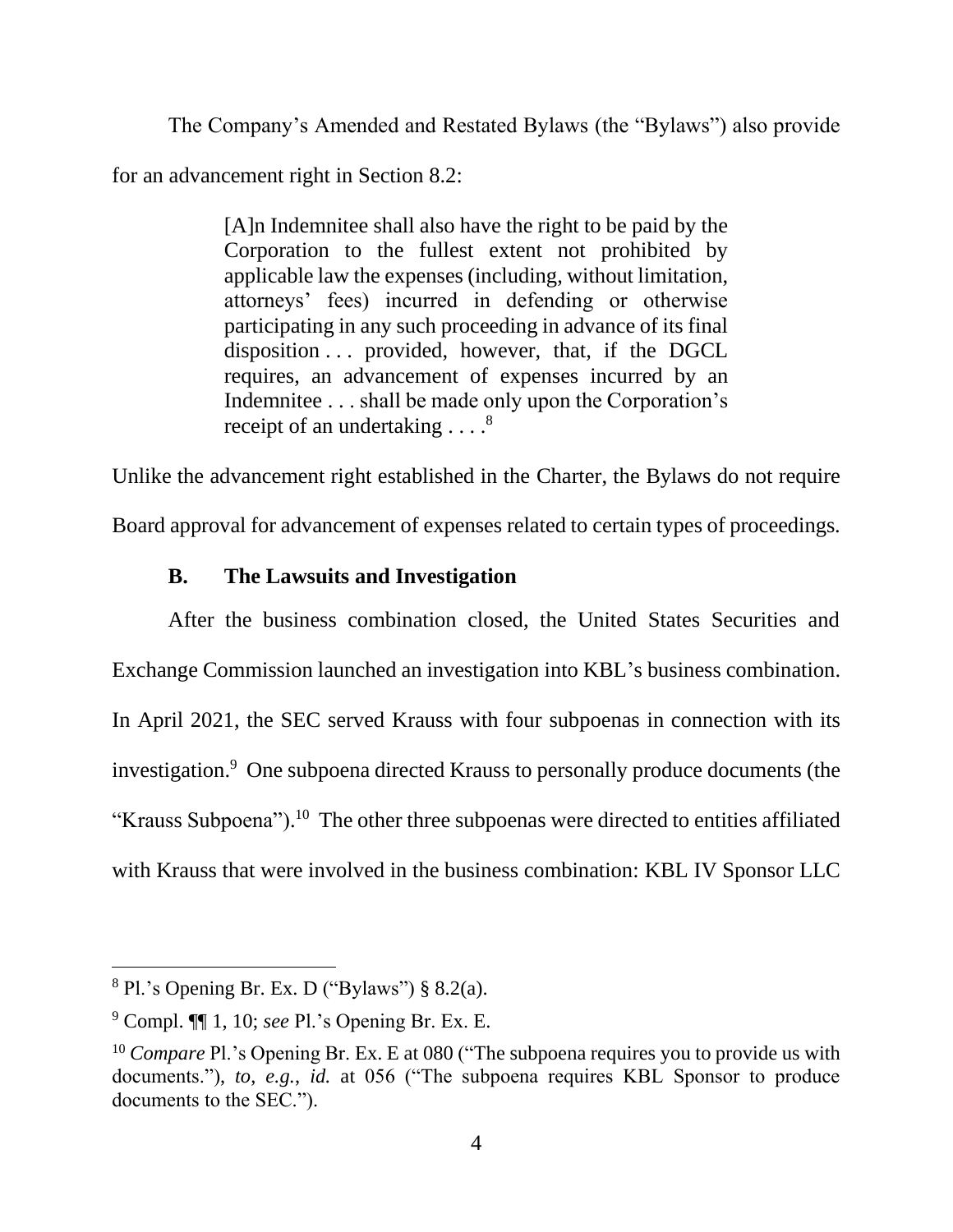("KBL Sponsor"), KBL Healthcare Ventures LP, and KBL Healthcare Management, Inc (together, the "KBL Entities").<sup>11</sup> Krauss was served with a follow-up subpoena to the Krauss Subpoena in May 2021.<sup>12</sup>

In April 2021, the Company initiated litigation against Tyche Capital, LLC in New York state court (the "*Tyche* Action"), alleging breach of contract.<sup>13</sup> In May 2021, Tyche asserted third-party claims and served Krauss with a third-party summons.<sup>14</sup>

On September 1, 2021, the Company filed a complaint against Krauss, KBL Sponsor, and KBL Healthcare Management, Inc. in this court (the "Direct Action").<sup>15</sup> The Company is pressing claims including breach of fiduciary duty and alleges, among other things, that Krauss intentionally failed to disclose information that rendered certain KBL disclosures materially false and misleading.<sup>16</sup> Krauss and the other named defendants filed their Answer and Verified Counterclaims and Third-Party Complaint (the Counterclaim Complaint") on October 5, 2021, asserting

<sup>11</sup> *See id.* at 008, 032, 056.

<sup>12</sup> *Id.* at 001-005.

<sup>13</sup> *180 Life Sciences Corp. v. Tyche Cap. LLC* is before the Supreme Court of the State of New York, County of New York. *See* Index No. 652502/2021 (N.Y. Sup. Ct., New York County).

<sup>14</sup> *See* Compl. ¶ 13.

<sup>15</sup> *See* C.A. No. 2021-0754-LWW, Dkt. 1 ("Company Compl.").

<sup>16</sup> *Id.* ¶¶ 51-54.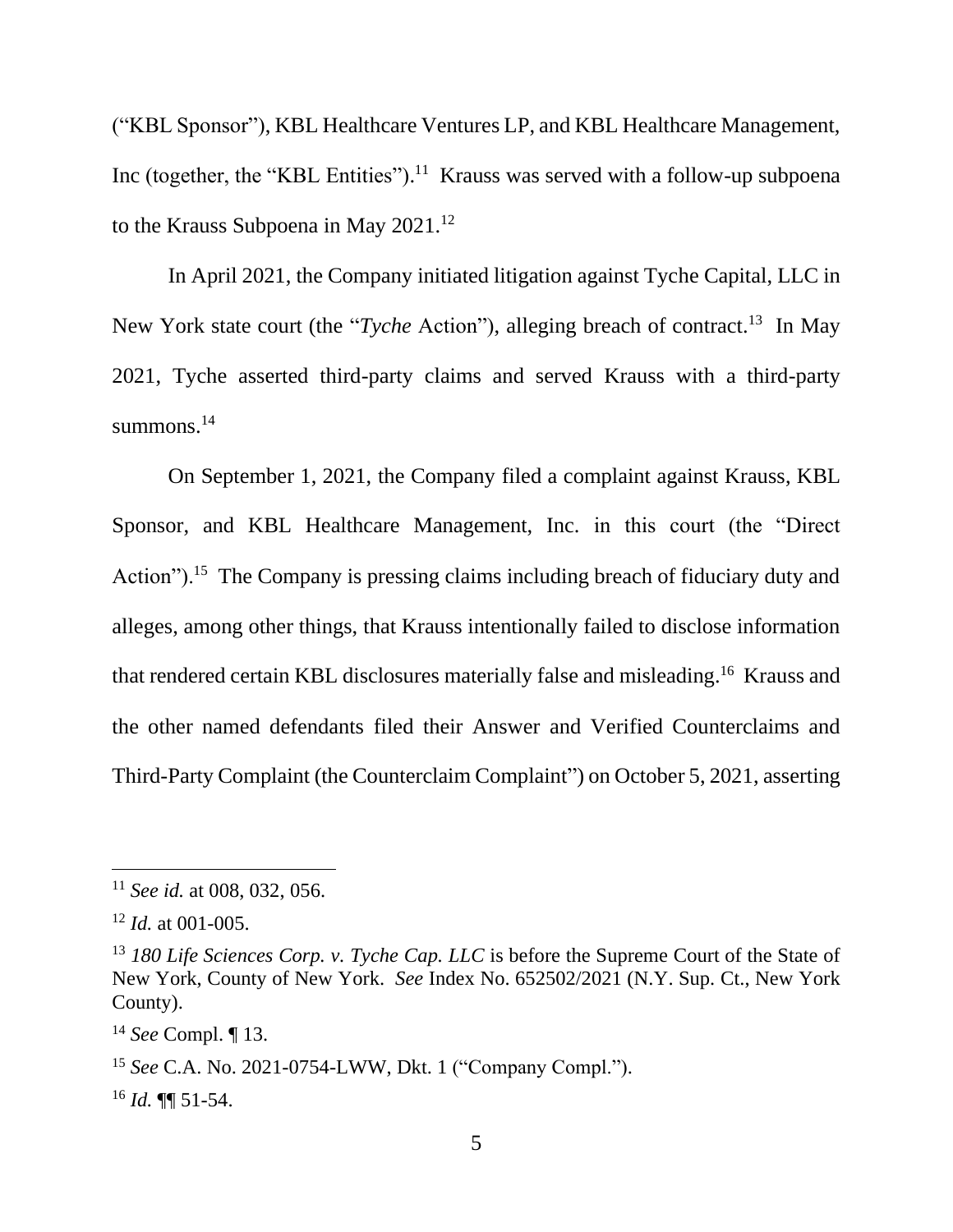counterclaims against the Company and third-party claims against the Company's officers and directors. 17

## **C. Krauss's Demands and This Litigation**

On May 26, 2021, Krauss sent a letter to the Company demanding advancement for legal fees in connection with the SEC subpoenas and *Tyche*  Action.<sup>18</sup> The Company did not respond.

On June 18, 2021, Krauss submitted a second demand for advancement. Her letter contained an undertaking to repay amounts advanced to her if it was ultimately determined that she was not entitled to indemnification by the Company.<sup>19</sup> Again, there was no response. $20$ 

On August 2, 2021, Krauss sent a third demand to the Company, restating her previous advancement requests and adding requests related to the then-threated Direct Action. The August 2, 2021 demand also contained undertakings to repay advanced funds.<sup>21</sup> The Company did not respond.

<sup>17</sup> *See* C.A. 2021-0754-LWW, Dkt. 9. ¶¶ 142-72 ("Countercl. Compl.").

 $18$  Compl.  $\P$  15; Pl.'s Opening Br. Ex. G.

<sup>19</sup> Compl. ¶¶ 16-17, 19; Pl.'s Opening Br. Ex. H.

<sup>&</sup>lt;sup>20</sup> Compl.  $\P$  19.

<sup>21</sup> *Id.* ¶ 18; Pl.'s Opening Br. Ex. I.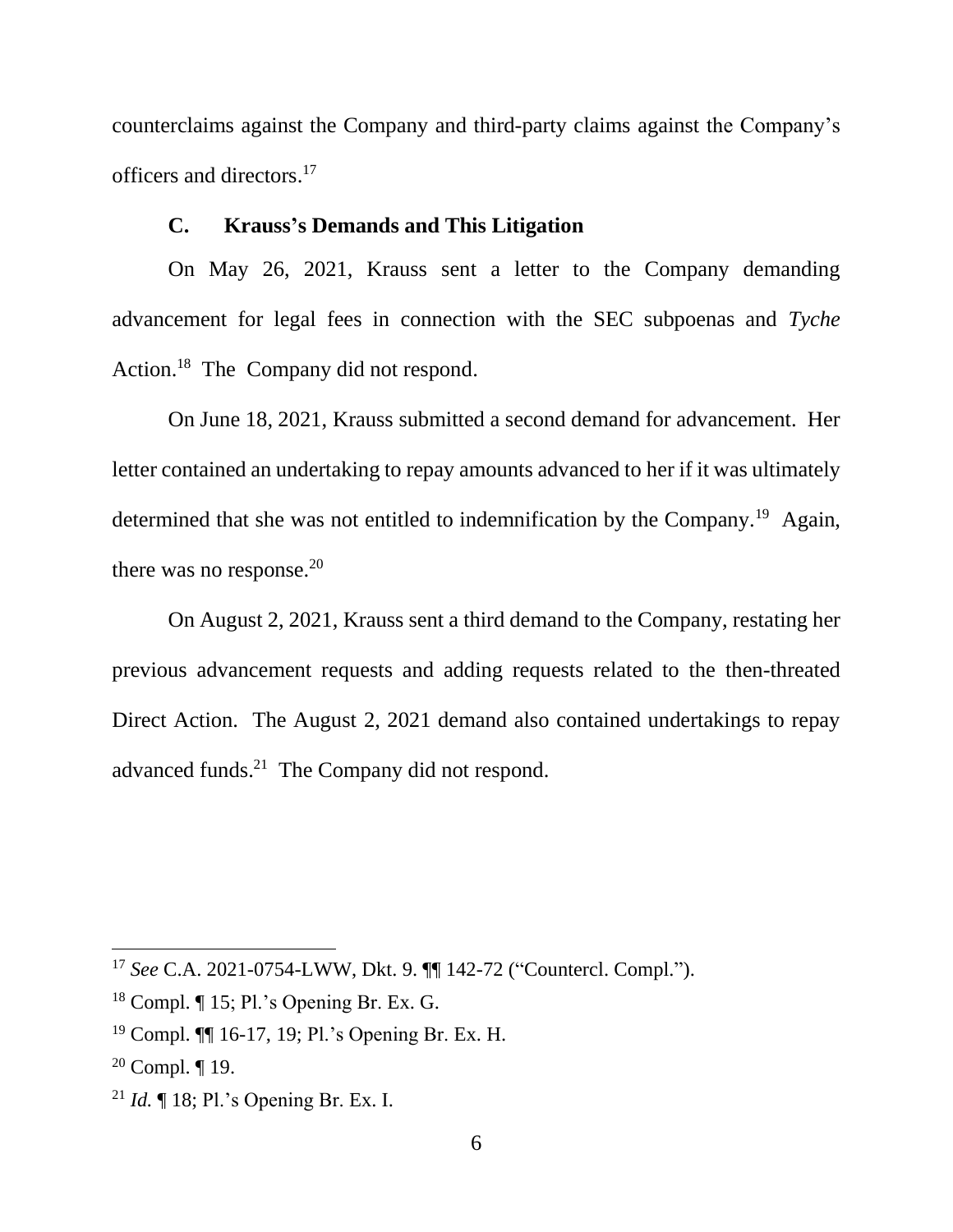On August 19, 2021, Krauss filed her Verified Complaint for Advancement, seeking advancement under the Company's Charter and Bylaws.<sup>22</sup> She subsequently supplemented that complaint to pursue advancement in connection with the *Tyche* Action and Direct Action.<sup>23</sup> The Company answered the amended complaint on September 23, 2021, denied that that it owed advancement to Krauss, and asserted a number of affirmative defenses.<sup>24</sup>

On November 15, 2021, Krauss filed a motion for partial summary judgment.<sup>25</sup> The Company did not cross-move for summary judgment. After briefing on Krauss's motion was complete, I heard argument on December 7, 2021.<sup>26</sup>

## **II. LEGAL ANALYSIS**

Under Court of Chancery Rule 56, summary judgment is appropriate when "there is no genuine issue as to any material fact and . . . the moving party is entitled to judgment as a matter of law."<sup>27</sup> "[T]he facts must be viewed in the light most favorable to the nonmoving party and the moving party has the burden of

 $26$  Dkt. 45.

 $22$  Dkt. 1.

 $23$  Dkt. 7.

 $^{24}$  Dkt. 11.

 $25$  Dkt. 35.

 $27$  Ct. Ch. R. 56(c).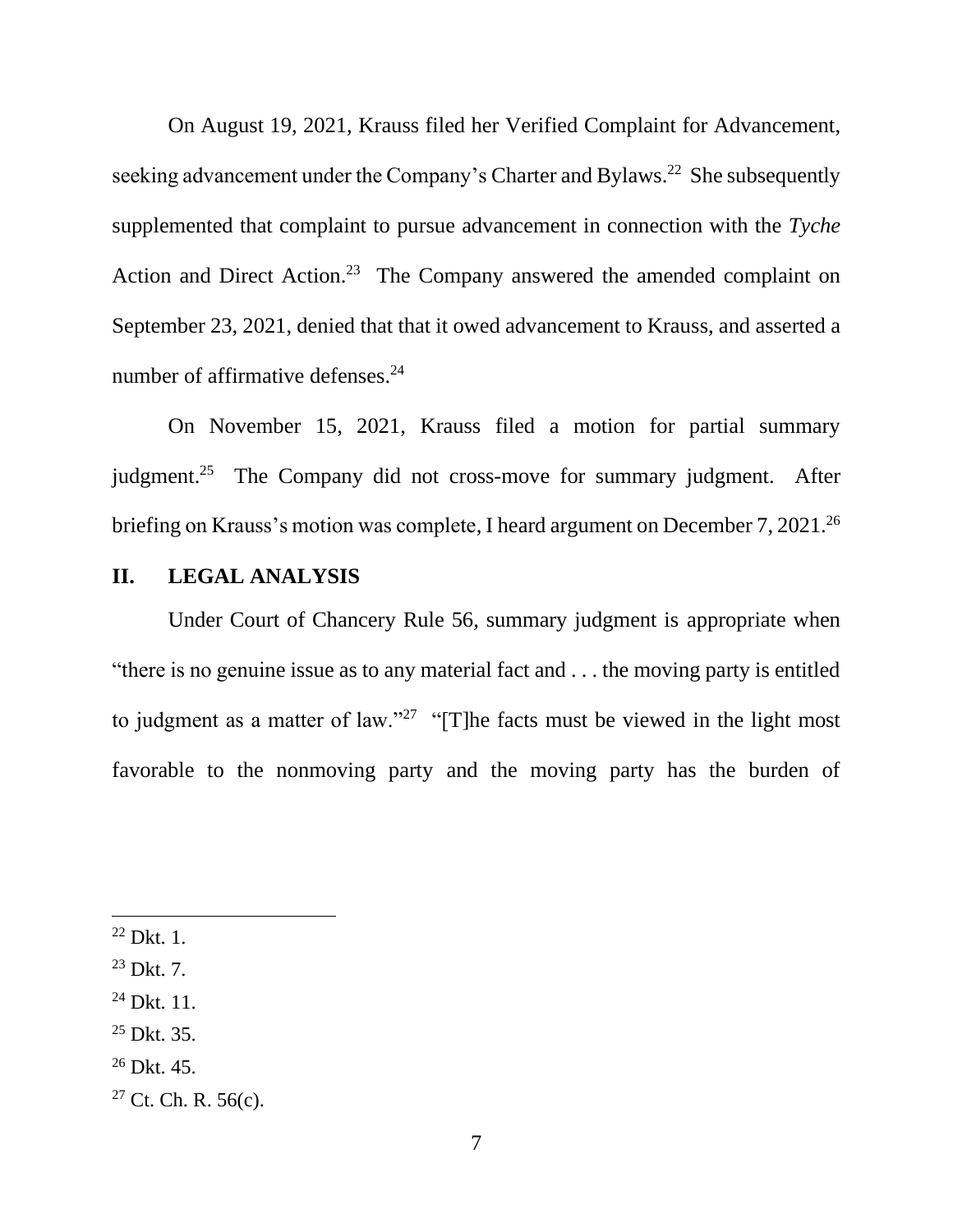demonstrating that there is no material question of fact."<sup>28</sup> "Advancement cases are particularly appropriate for resolution on a paper record, as they principally involve the question of whether claims pled in a complaint against a party . . . trigger a right to advancement under the terms of a corporate instrument."<sup>29</sup>

#### **A. Entitlement to Advancement**

Krauss seeks advancement under both the Charter and Bylaws. General rules of contract interpretation apply when construing the provisions of a company's charter or bylaws.<sup>30</sup> I must "give language which is clear, simple, and unambiguous the force and effect required."<sup>31</sup>

The Charter and Bylaws unambiguously provide for mandatory advancement. Advancement is available to Krauss for expenses incurred in connection with "any threatened, pending, or completed action, suit or proceeding, whether civil, criminal, administrative or investigative . . . by reason of the fact that . . . she is or was a

<sup>28</sup> *Senior Tour Players 207 Mgmt. Co. v. Golftown 207 Hldgs. Co.*, 853 A.2d 124, 126 (Del. 2004).

<sup>29</sup> *Int'l Rail P'rs LLC v. Am. Rail P'rs, LLC*, 2020 WL 6882105, at \*2 (Del. Ch. Nov. 24, 2020) (quoting *DeLucca v. KKAT Mgmt., LLC*, 2006 WL 224058, at \*2 (Del. Ch. Jan. 23, 2006)).

<sup>30</sup> *Hill Int'l, Inc. v. Opportunity P'rs L.P.*, 119 A.3d 30, 38 (Del. 2015).

<sup>31</sup> *Hibbert v. Hollywood Park, Inc*., 457 A.2d 339, 343 (Del. 1983).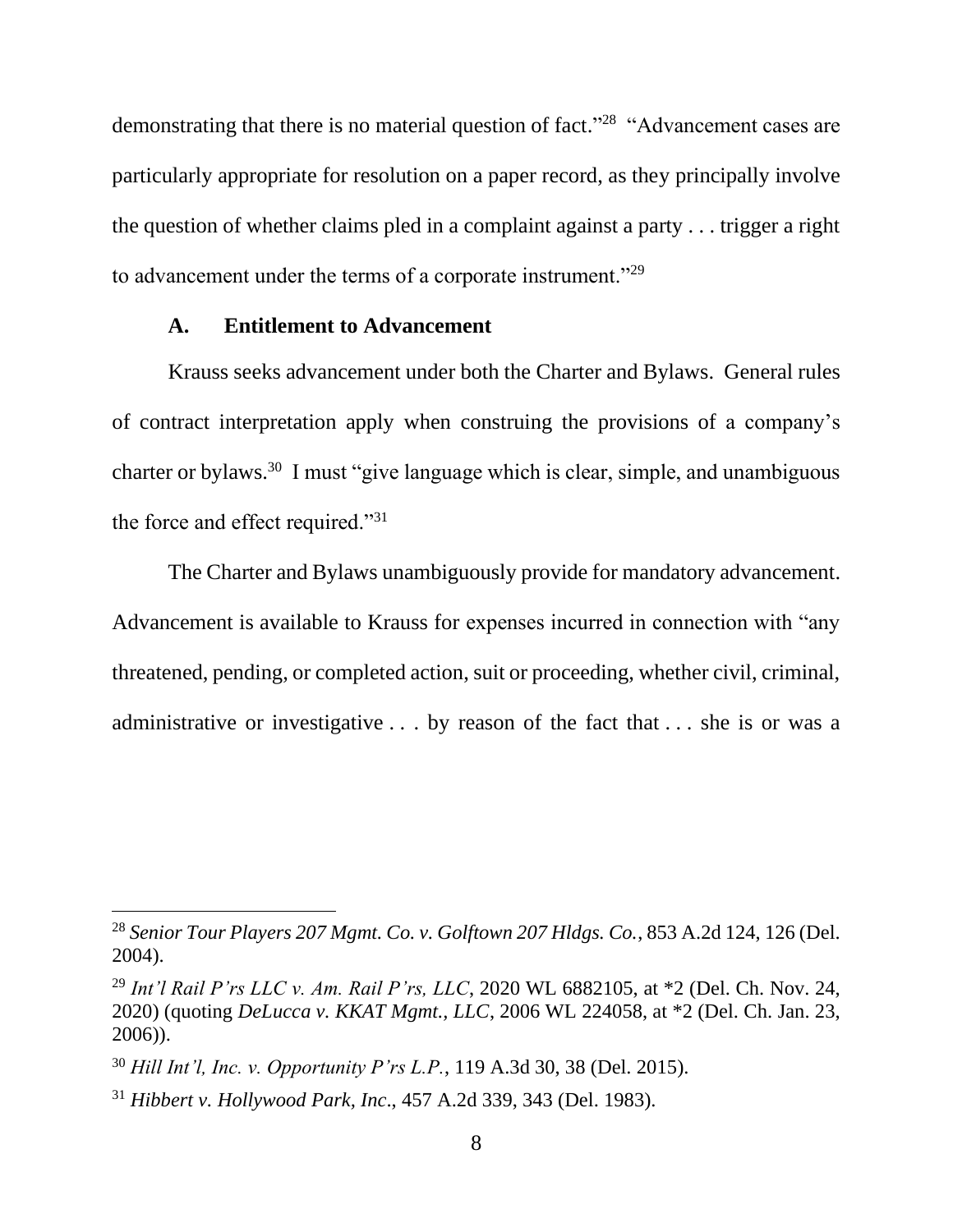director [or] officer of the Company."<sup>32</sup> When advancement is mandatory, the company carries the ultimate burden of proving that advancement is not required.<sup>33</sup>

The "by reason of the fact" language found in the Charter and Bylaw provisions replicates language in Section 145 of the Delaware General Corporation Law.<sup>34</sup> The "by reason of the fact" standard is satisfied when "a nexus or causal connection" exists between the underlying proceeding and the official's "corporate capacity." 35 This court construes such provisions broadly to effectuate Delaware's policy of providing temporary relief from substantial expenses.<sup>36</sup> "By reason of the fact" language has been interpreted to include proceedings brought against an

<sup>32</sup> Charter § 8.2(a) ("The Corporation *shall* to the *fullest extent applicable by law* pay expenses (including attorneys' fees) incurred by an indemnitee in defending or otherwise participating in any proceeding in advance of its final disposition . . . ." (emphasis added)); *see* Bylaws § 8.2 ("[A]n Indemnitee *shall* also have the right to be paid by the Corporation *to the fullest extent* not prohibited by applicable law the expenses (including, without limitation, attorneys' fees) incurred in defending or otherwise participating in any such proceeding in advance of its final disposition . . . ." (emphasis added)). The Delaware Supreme Court found that near-identical language created a mandatory and unconditional advancement right in *Homestore, Inc. v. Tafeen*. 888 A.2d 204, 212-13 (Del. 2005) (finding that bylaws providing that "[t]he Corporation *shall pay* all expenses" to "the fullest extent permitted" by the Delaware General Corporation Law created a mandatory and unconditional advancement provision).

<sup>33</sup> *See Stockman v. Heartland Indus. P'rs, L.P.*, 2009 WL 2096213, at \*13 (Del. Ch. July 14, 2009) ("[I]n the case of a mandatory indemnification provision, the burden rests on the party from whom indemnification is sought to prove that indemnification is not required.").

<sup>34</sup> *See* 8 *Del. C.* § 145.

<sup>&</sup>lt;sup>35</sup> *Tafeen*, 888 A.2d at 213. The proceedings contemplated by Section 145(e) are "any civil, criminal, administrative or investigative action, suit or proceeding." 8 *Del C.*   $§ 145(e).$ 

<sup>36</sup> *See Brown v. LiveOps, Inc*., 903 A.2d 324, 327-28 (Del. Ch. 2006).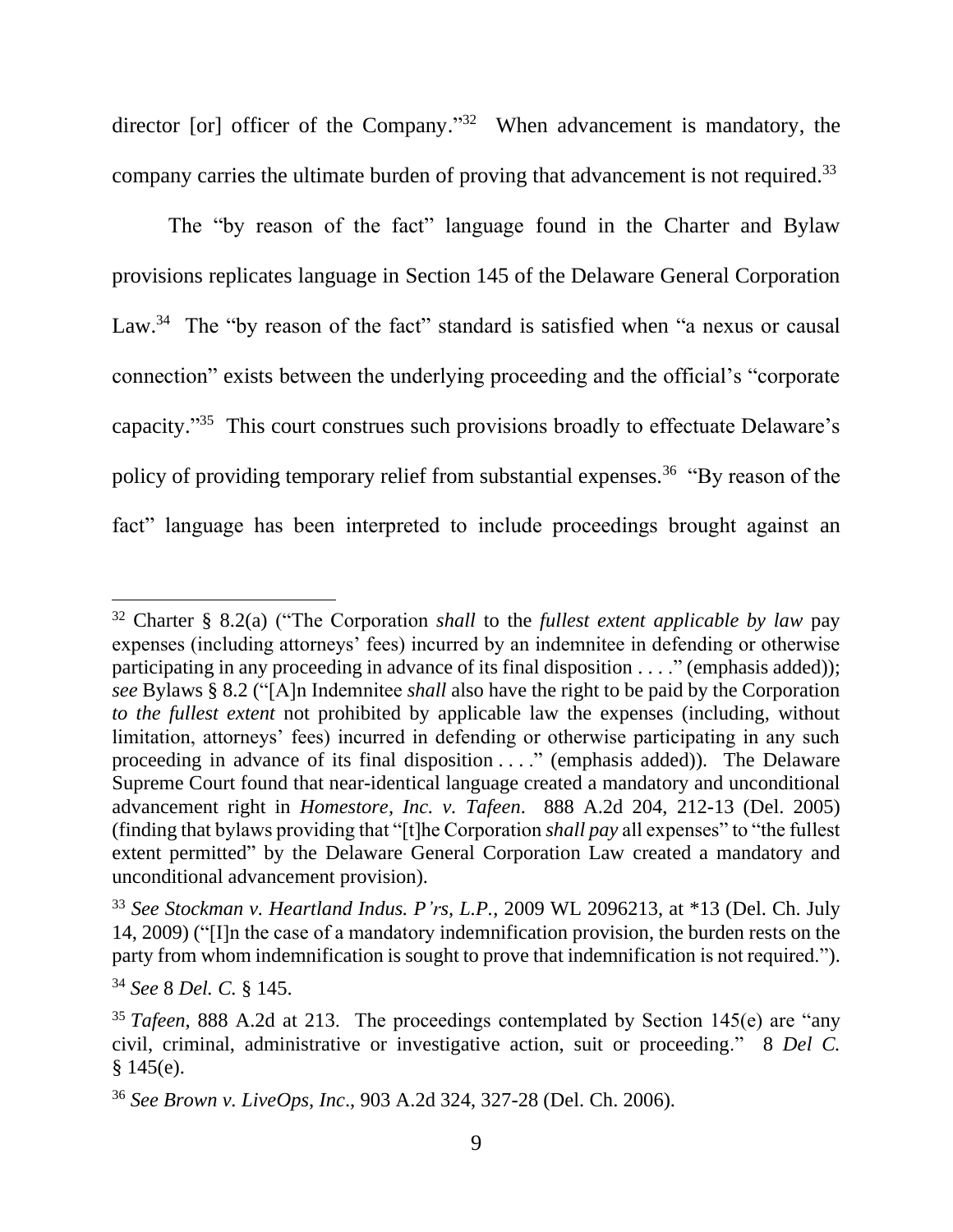official for wrongdoing allegedly "committed in [her] official capacity" and "in the course of performing [her] day-to-day . . . duties."<sup>37</sup>

The Company presents several arguments intended to defeat Krauss's motion: first, that just one of the four SEC subpoenas was directed to Krauss, which was not served "by reason of the fact" that she is a former Company fiduciary; second, that Krauss was not named as a third-party defendant in the *Tyche* Action as a result of any conduct she undertook in her capacity as a director or officer of the Company; and third, that although parts of the Direct Action are advanceable, expenses incurred in connection with certain defenses and Krauss's Counterclaim Complaint are not. I address each argument in turn.

### 1. The SEC Subpoenas

Regarding the subpoenas served by the SEC on Krauss and the KBL Entities, Krauss asserts that she is entitled to advancement because the SEC investigation and subpoenas arise out of the business combination and her former role as a director and officer of the Company. Krauss acknowledges that she is not entitled to advancement in connection with the subpoenas directed to the KBL Entities.<sup>38</sup> The

<sup>37</sup> *Imbert v. LCM Int. Hldg. LCC*, 2013 WL 1934563, at \*5 (Del. Ch. May 7, 2013) (quoting *Reddy v. Elec. Data Sys. Corp.*, 2002 WL 1358761, at \*6 (Del. Ch. June 18, 2002)).

<sup>&</sup>lt;sup>38</sup> Krauss has asked that the Company advance all expenses incurred in connection with the subpoenas now and that allocation be addressed in a subsequent stage of the case. *See*  Reply Br. in Supp. of Pl.'s Mot. for Partial Summ. J. ("Pl.'s Reply Br.") 8-9 (Dkt. 41); Oral Arg. on Pl.'s Mot. for Partial Summ. J. Tr. Dec. 7, 2021 ("Oral Arg. Tr."), at 27-28 (Dkt. 45).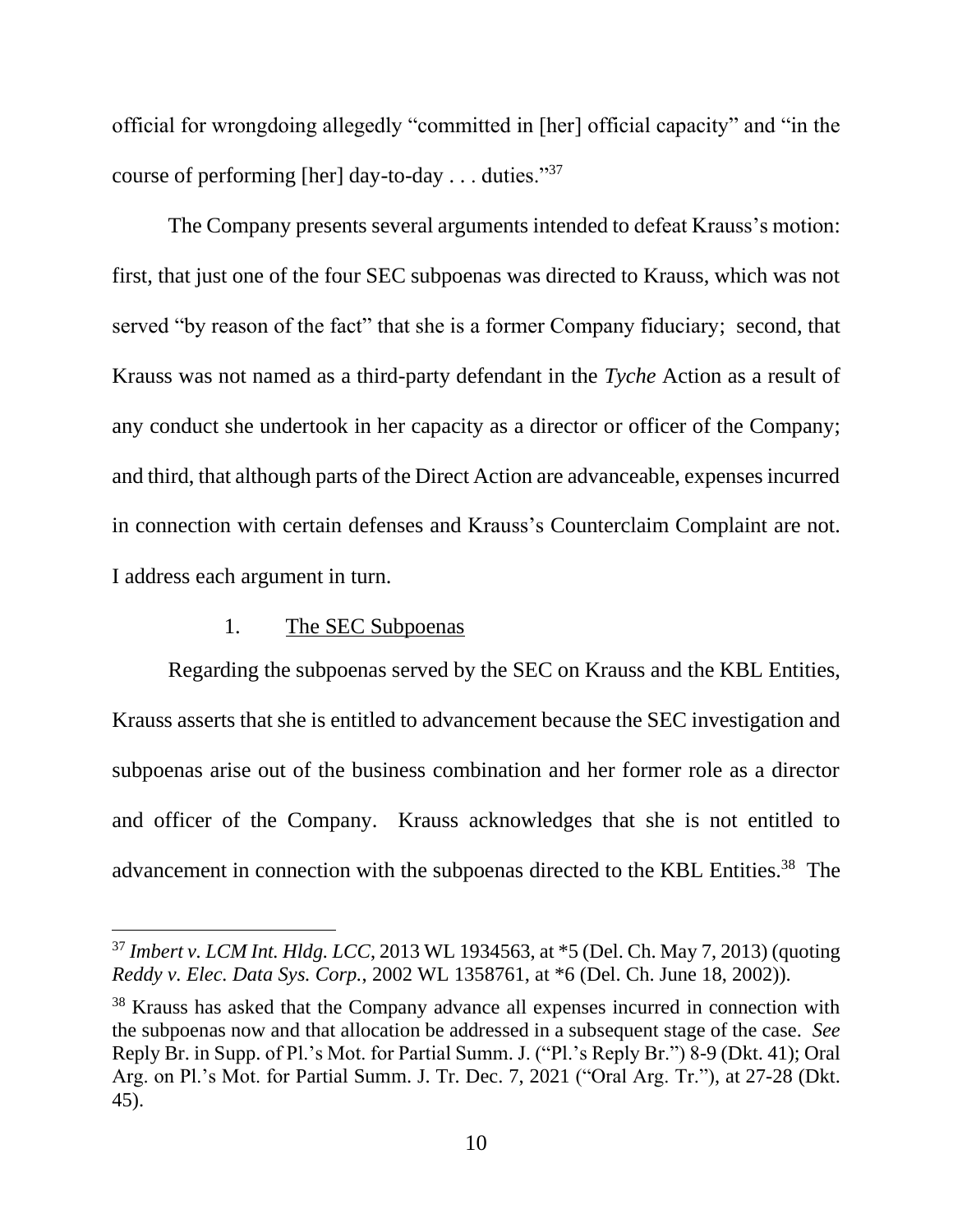KBL Entities that received the SEC subpoenas are not "indemnitees" as defined in the Company's Charter or Bylaws. One must be, or have been, a "director or officer of the Corporation" to be indemnified or have their expenses advanced.<sup>39</sup>

As to the Krauss Subpoena, the Company contends that Krauss's expenses are not advanceable because the subpoena does not specify the capacity in which Krauss was served. That argument does not give rise to a genuine issue of material fact. Even viewing the evidence in the light most favorable to the Company, a causal nexus exists between the SEC's investigation and Krauss's former fiduciary roles.

The SEC sought, among other things, "[a]ll Communications and other Documents Concerning KBL's merger discussions and negotiations with 180 Life Sciences Corp." and "[a]ll Communications and other Documents Concerning KBL's preparation or filing of its Forms 10-Q for the fiscal quarters ended June 30, 2020 and September 30, 2020." 40 It is self-evident that these documents were requested from Krauss by virtue of her former KBL positions and not (as the Company suggests might be the case) because she was a Company stockholder.<sup>41</sup>

 Because only one of the four subpoenas is advanceable, the parties debate how Krauss's expenses for responding to the subpoenas should be allocated for

<sup>39</sup> *See* Charter § 8.2(a); Bylaws §§ 8.1-8.2.

<sup>40</sup> Pl.'s Opening Br. Ex. E at 089.

<sup>41</sup> Def.'s Answering Br. 26-27.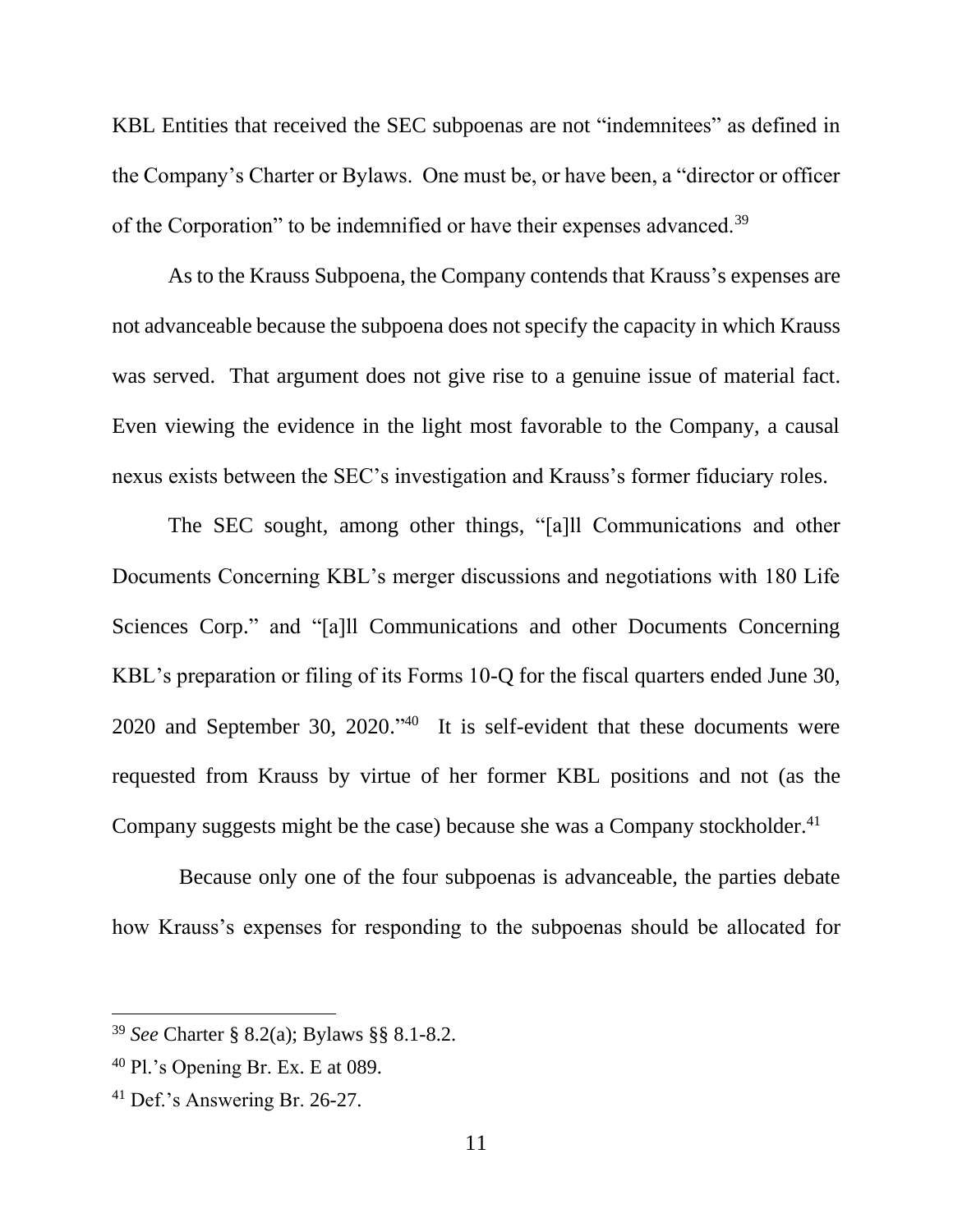purposes of calculating advancement. The Company argues that "no more than 25% of the fees incurred" should be advanced "given that only one of the four SEC Subpoenas is directed to Dr. Krauss."<sup>42</sup> Krauss proposes, instead, that her counsel "make a good faith effort" to allocate expenses between those incurred by Krauss and those incurred by the KBL Entities, with any expenses "benefitting both [Krauss] and any other party to the proceeding . . . included [as] if they would have been incurred on behalf of Krauss."<sup>43</sup>

In *Danenberg v. Fitracks*, this court approved the procedure proposed by Krauss.<sup>44</sup> There, the plaintiff's "counsel's good faith estimate of work solely performed for [other defendants] that [the] counsel would not have been forced to address if [the plaintiff] was the sole defendant" was excluded from an advancement.<sup>45</sup> The same procedure will be followed here.

#### 2. The *Tyche* Action

Krauss next asserts that she is entitled to advancement with respect to the *Tyche* Action because she was named as a third-party defendant as a result of her former position as an officer and director of the Company. Krauss contends that

<sup>42</sup> *Id.* at 29.

<sup>&</sup>lt;sup>43</sup> [Proposed] Order Granting Pl.'s Mot. for Partial Summ. J. and Establishing Procedure for Payment of Advancement to Pl. ¶ 4(a) (Dkt. 37).

<sup>44</sup> 58 A.3d 991 (Del. Ch. 2012).

<sup>45</sup> *Id.* at 999-1000.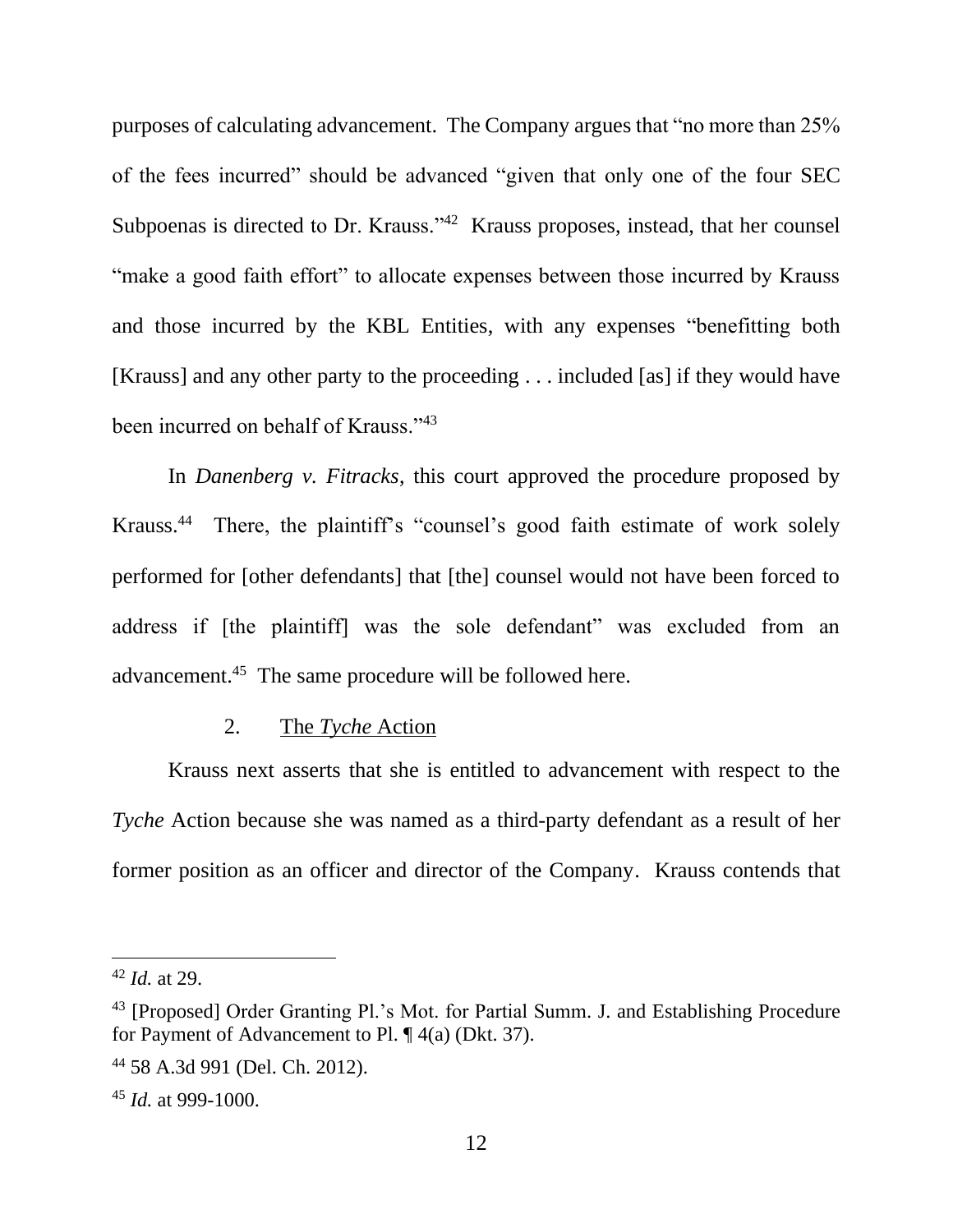allegations in the *Tyche* Action about the Company's disclosures are connected to her role as a former fiduciary, causing her to be served with the *Tyche* third-party complaint. In support of that position, she cites to background portions of the *Tyche*  third-party complaint that reference her former status as a Company fiduciary.<sup>46</sup>

The Company disagrees, asserting that Krauss was named as a third-party defendant only because of her conduct as the principal of KBL Sponsor relating to its personal contractual obligation. A review of the third-party claims in the light most favorable to the Company supports that assertion. Krauss is named in one count of the *Tyche* third-party complaint solely in her capacity as KBL Sponsor's principal.<sup>47</sup> In particular, Tyche seeks a declaration that Krauss "as the principal ... of [KBL] Sponsor" was obligated to instruct KBL Sponsor to authorize the transfer of certain shares to Tyche.<sup>48</sup> That claim implicates the "specific and personal contractual obligation" of KBL Sponsor.<sup>49</sup>

Had the Company cross-moved for summary judgment—as is typical in advancement proceedings—it might have succeeded in demonstrating that Krauss is

<sup>46</sup> *See* Pl.'s Opening Br. 10; Pl.'s Opening Br. Ex. F ¶ 111 (stating that "Krauss falsely represent[ed] to the SEC and investing public that she already transferred" the shares as context for a breach of contract claim against the Sponsor and a transfer agent).

<sup>47</sup> Pl.'s Opening Br. Ex. F ¶¶ 117-24.

<sup>48</sup> *Id.* ¶¶ 119, 124.

<sup>49</sup> *See Charney v. Am. Apparel, Inc.*, 2015 WL 5313769, at \*16 (Del. Ch. Sept. 11, 2015) (quoting *Paolino v. Mace Sec. Int'l Inc.*, 985 A.2d 392, 403 (Del. Ch. 2009)).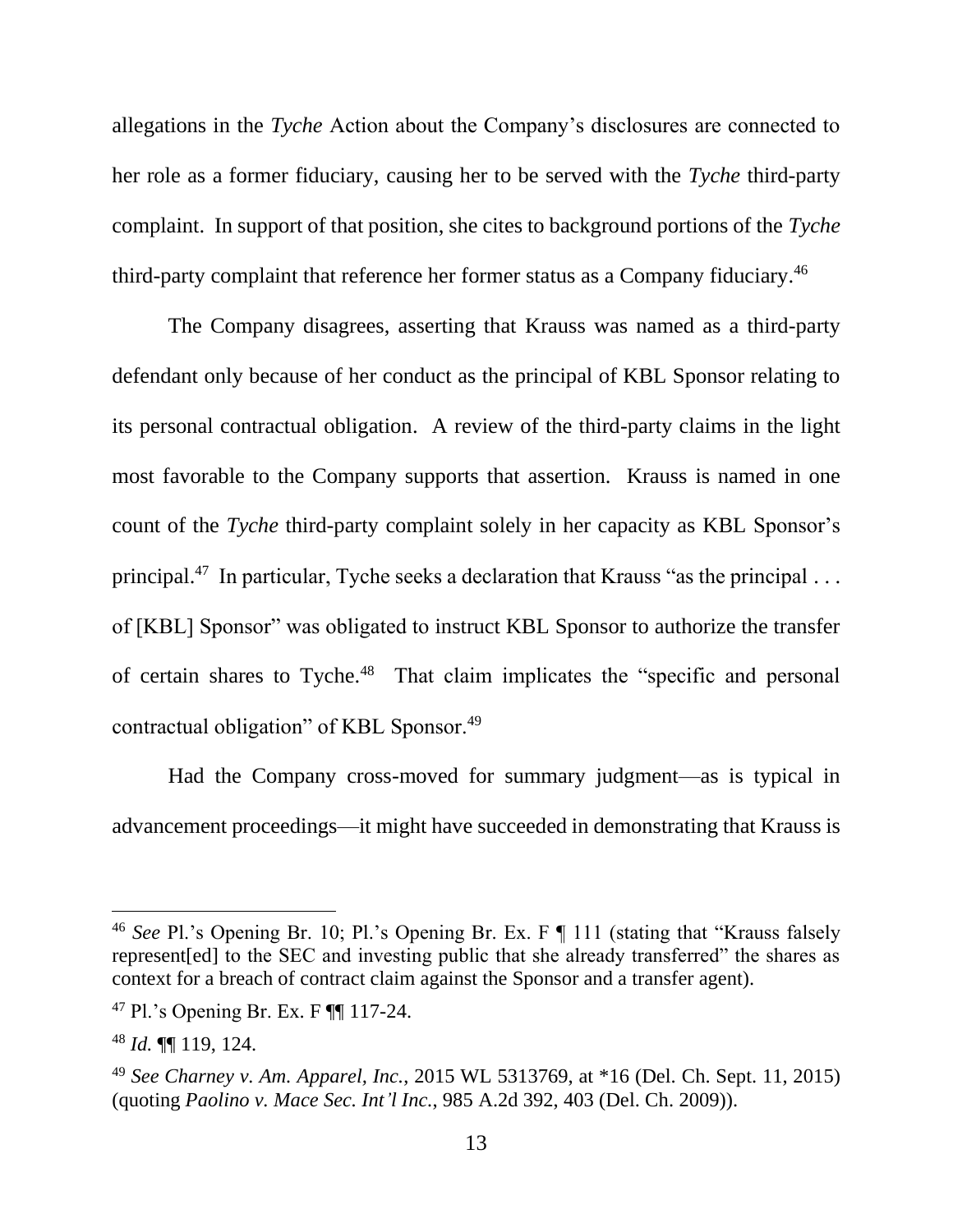not entitled to advancement for the *Tyche* Action as a matter of law. The alleged wrongdoing in the third-party claim against Krauss seems divorced from her former responsibilities or actions as a Company officer and director and explicitly concerns her role as the principal of KBL Sponsor.<sup>50</sup> Any purported misconduct by Krauss with regard to the Company's disclosures appears "essentially immaterial" to the claim she is defending against in the *Tyche* Action.<sup>51</sup>

But only Krauss has sought summary judgment and the Company has not conceded that there are no material facts in dispute.<sup>52</sup> I therefore must deny summary judgment on this issue. If Krauss determines to continue to press for advancement in connection with the *Tyche* Action, the matter of her entitlement must be resolved at trial.<sup>53</sup>

Krauss has proposed that any "close" question should be decided in favor of advancement at this phase—with a final decision to be rendered in the

<sup>50</sup> *See Imbert*, 2013 WL 5313769, at \*5, \*8 (distinguishing between conduct as a manager, which was advanceable, and conduct as a member, which was not advanceable).

<sup>51</sup> *Lieberman v. Electrolytic Ozone, Inc.*, 2015 WL 5135460, at \*6 (Del. Ch. Aug. 31, 2015) (resolving cross-motions for summary judgment); *see also Charney*, 2015 WL 5313769, at \*16-18 (determining, on cross-motions for summary judgment, that a former director and officer was not entitled to advancement because his former status merely "formed part of the narrative leading to" the claim and was not necessary for the alleged violations at issue).

<sup>52</sup> *See* Oral Arg. Tr. at 40-41.

<sup>53</sup> *See Evans v. Avande, Inc.*, 2021 WL 4344020, at \*9 n.86 (Del. Ch. Sept. 23, 2021).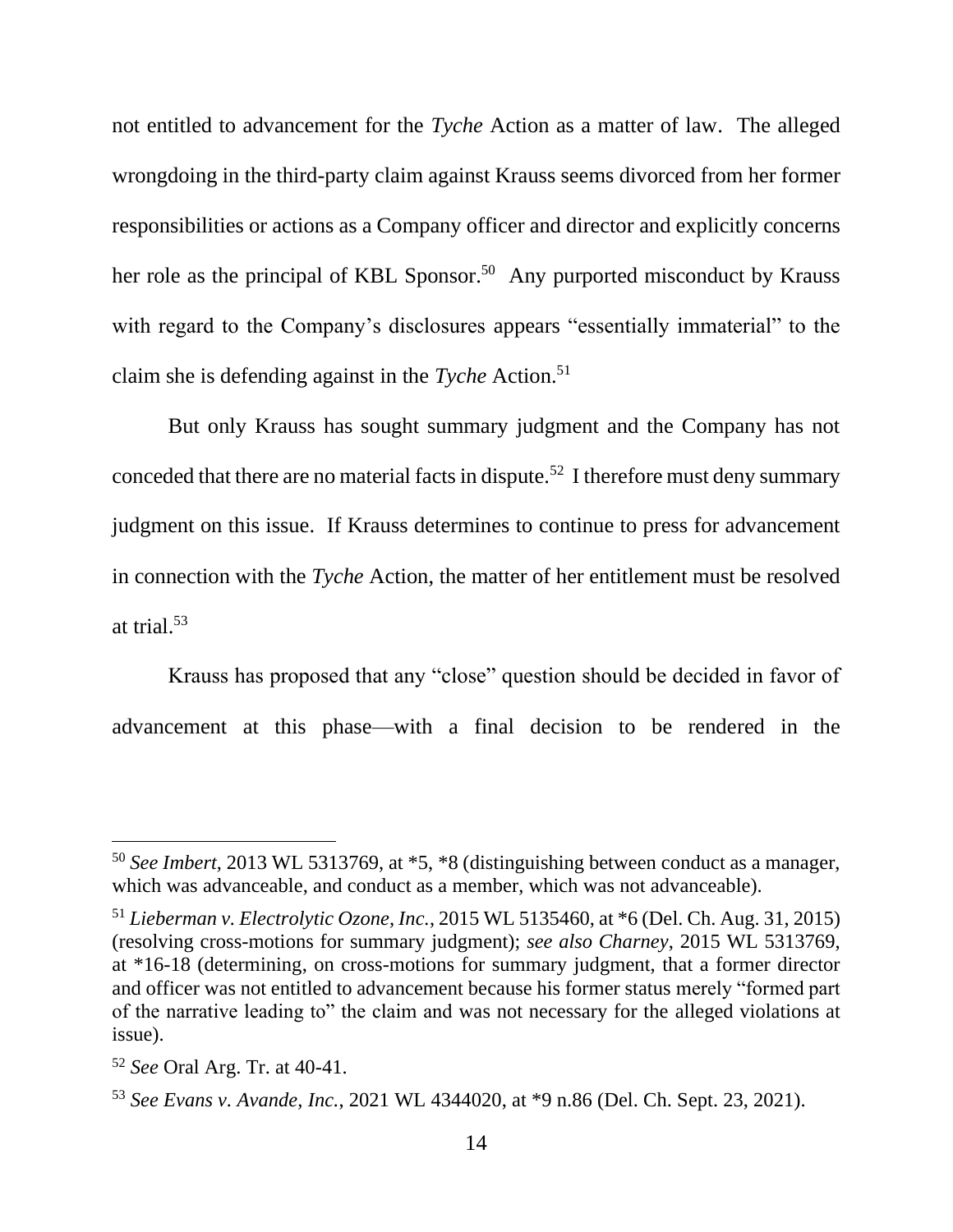indemnification proceeding—because she has signed an undertaking.<sup>54</sup> That approach would surely be more efficient. But that benefit is "outweighed by the unreasonableness of requiring a corporation like [the Company] to bear a credit risk that it did not contract to assume."<sup>55</sup>

#### 3. The Direct Action

Finally, Krauss seeks "advancement of expenses related to her full defense of the Direct Action, which includes her affirmative defenses, her counterclaims, and [] third-party claims."<sup>56</sup> The Company concedes that Krauss is entitled to advancement for portions of the Company's complaint against her. It contests advancement related to Krauss's counterclaims, third-party claims, and certain of her defenses.

## a. Defenses and Affirmative Defenses

The Company argues that Krauss is not entitled to advancement for three of her affirmative defenses and any defenses related to allegations that she caused unauthorized transfers of Company funds after her resignation. But its arguments do not give rise to a genuine issue of material fact. Summary judgment is granted

<sup>54</sup> Oral Arg. Tr. at 30.

<sup>55</sup> *Fasciana v. Electronic Data Sys. Corp.*, 829 A.2d 160, 175 (Del. Ch. 2003).

<sup>56</sup> Pl.'s Opening Br. 20.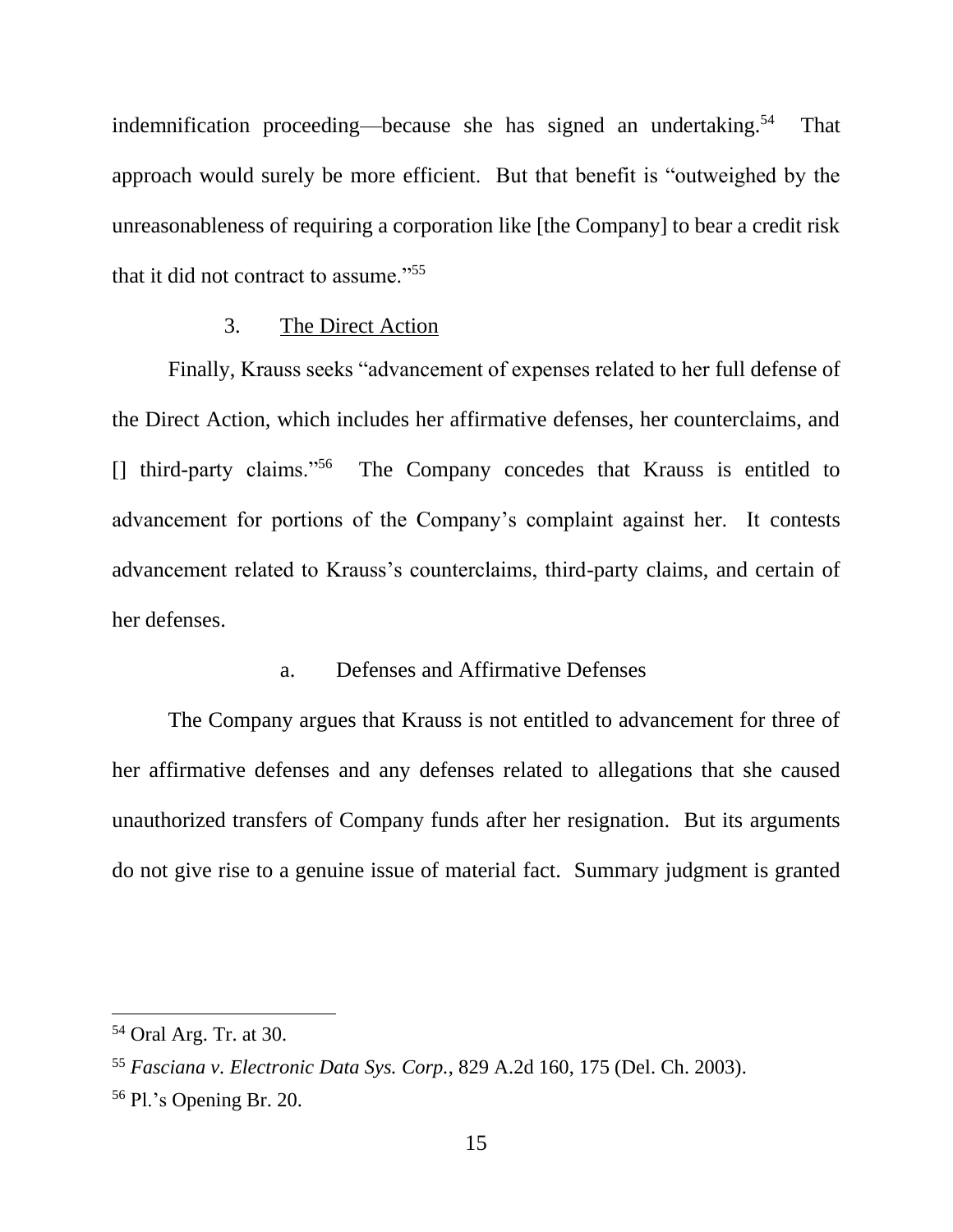as to the advancement of expenses for Krauss's defenses in the Direct Action. It is also granted with regard to her affirmative defenses.

With respect to Krauss's defenses to the unauthorized transfer allegations, the associated causes of action—for *ultra vires* acts, unjust enrichment, and associated declaratory relief—all satisfy the "by reason of the fact" requirement.<sup>57</sup> The Company accuses Krauss of, for example, "falsely attesting to KBL's Consolidated Financial Statements," "engaging in [improper] Money Transfers," and "conspir[ing] to misappropriate . . . and misapproriat[ing]" monies belonging to the Company.<sup>58</sup> It is unclear how Krauss could have signed off on the Company's financial statements or (allegedly) embezzled funds if she had not been a director or officer. And the Company's complaint in the Direct Action notes that Krauss was "responsible for all aspects of [the Company's] operations, finances, and procedures, including without limitation, those relating to the financial health" and "reporting and disclosure obligations" of the Company and the "proper use and payment of [the Company's] monetary assets."<sup>59</sup> The Company cannot withhold advancement for Krauss's defense (effectively) by its own admission.

<sup>57</sup> Company Compl. ¶¶ 55-60, 66-69.

<sup>58</sup> *Id.* ¶¶ 56, 59.

<sup>59</sup> *Id.* ¶ 62.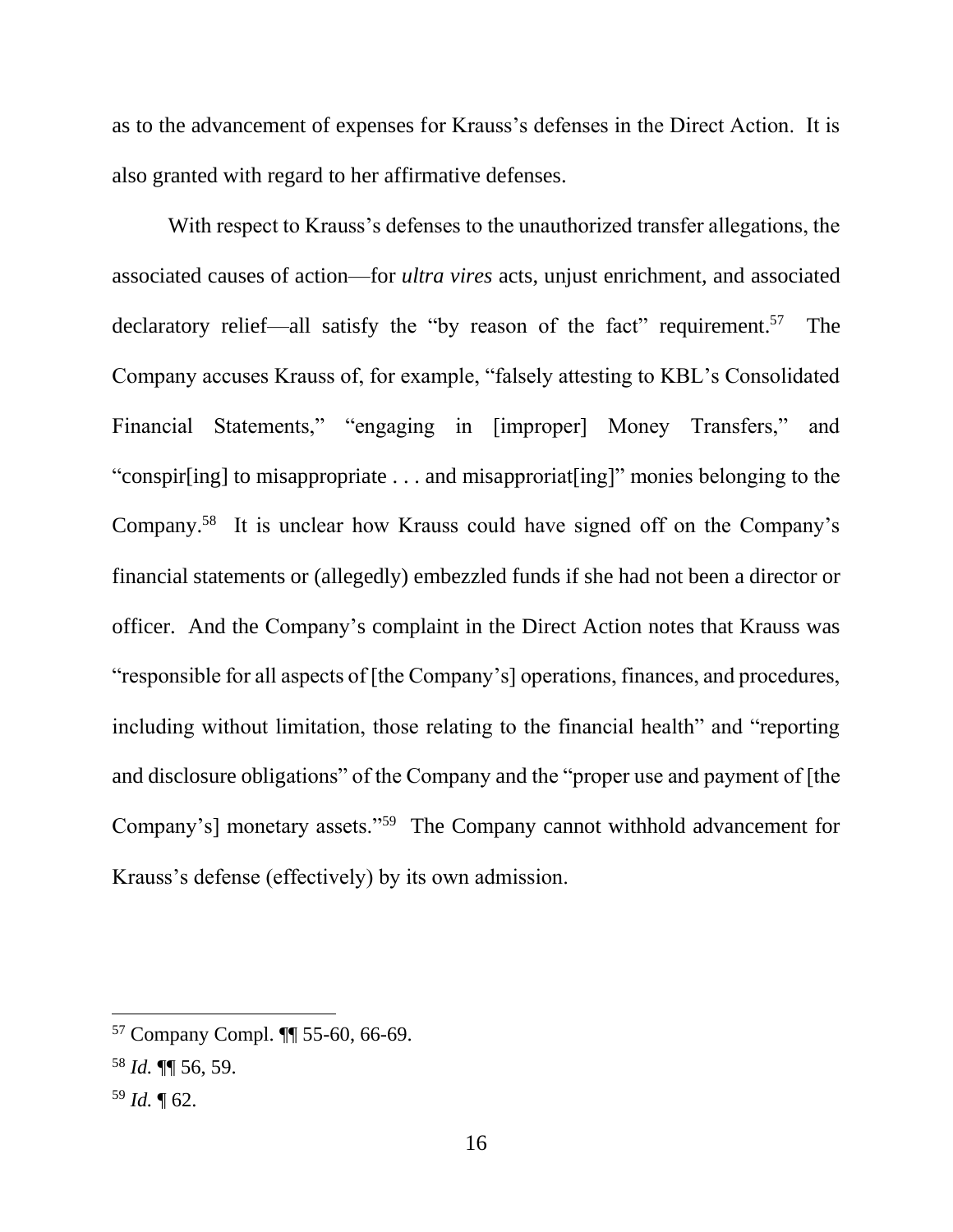Given the broad view of a defense in the advancement context, Krauss is also entitled to advancement for her affirmative defenses.<sup>60</sup> The Company contends that Krauss's affirmative defenses should be viewed as "offensive arguments" that do not warrant advancement.<sup>61</sup> The only case cited in support of that proposition is *Mooney v. Echo Therapeutics, Inc.*, which does not equate affirmative defenses to offensive litigation but focuses on whether advancement is triggered by affirmative defenses asserted by the indemnitor (rather than the indemnitee).<sup>62</sup> Each of the defenses raised by Krauss—*in pari delicto*, unclean hands, and fraud—are traditional affirmative defenses. Even viewing the facts in the light most favorable to the Company, they have been raised to defeat allegations in the Direct Action that implicate Krauss's former corporate capacity.<sup>63</sup>

## b. Counterclaims and Third-Party Claims

The Company's arguments against advancing Krauss's counterclaims and third-party claims in the Direct Action are more nuanced.

First, the Company contends that Krauss's claims are "proceedings... initiated by" Krauss that, according to the Charter, are advanceable "only if such

<sup>60</sup> *See Citadel Hldg. Corp. v. Roven*, 603 A.2d 818, 824 (Del. 1992) (noting that "[i]n a litigation context the term 'defense' has broad meaning," and finding that an indemnity agreement "clear[ly]" covered affirmative defenses).

<sup>&</sup>lt;sup>61</sup> Def.'s Answering Br. 46.

<sup>62</sup> 2015 WL 3413272, at \*2, \*11 (Del. Ch. May 28, 2015).

<sup>63</sup> *See* Countercl. Compl. at 31-33.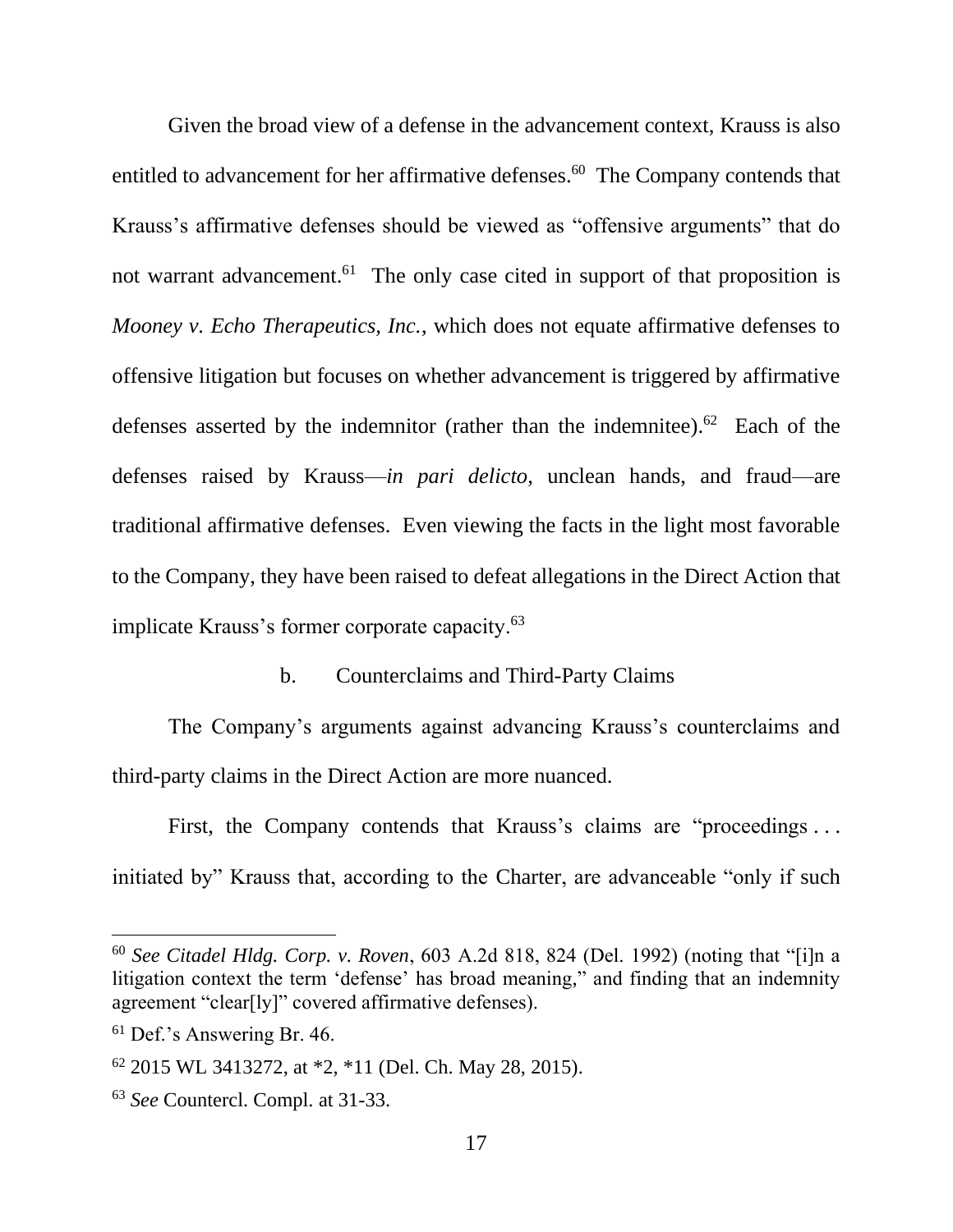proceedings (or part thereof) w[ere] authorized by the [Company's] Board."<sup>64</sup> But the Bylaws provide for a separate, exclusive right to advancement—one that does not conflict with and is not limited by the Charter.<sup>65</sup> Section 8.2(b) of the Charter states that "[t]he rights to indemnification and advancement of expenses conferred on any indemnitee . . . shall not be exclusive of any other rights that any indemnitee may have or hereafter acquire under the law  $\dots$  the Bylaws  $\dots$  or otherwise."<sup>66</sup>

Section 8.2 of the Bylaws creates an advancement right "to the fullest extent not prohibited by applicable law" with no limiting language and in addition to the advancement right provided in the certificate of incorporation.<sup>67</sup> By contrast, Section 8.1 of the Bylaws—related to indemnification—includes a limitation

<sup>64</sup> Charter § 8.2(a); *see* Def.'s Answering Br. 40-41.

<sup>65</sup> *See, e.g.*, *Katzman v. Comprehensive Care Corp.*, C.A. No. 5892-VCL, at 4-5 (Del. Ch. Dec. 28, 2010) (TRANSCRIPT) ("The basic principle is that indemnification and advancement rights from one source are nonexclusive of other sources unless there is a specific agreement otherwise. What that means is a statutory right under Section 145(c) is independent and nonexclusive of a charter right, which in turn is independent and nonexclusive of any bylaw right, which in turn is independent and nonexclusive of any contract right, absent specific agreement to the contrary."); *Evans v. Avande, Inc.*, C.A. 2018-0454-LWW, at 76-78 (Del. Ch. June 25, 2021) (TRANSCRIPT) (finding a director's right to indemnification under a company's bylaws separate from other indemnification rights).

 $66$  Charter § 8.2(b).

<sup>67</sup> Bylaws § 8.2. The Company argues that the limiting language in Section 8.1 of the Bylaws applies to Section 8.2 by virtue of the defined term "Indemnitee" being used in both sections. *See* Def.'s Answering Br. 41. I find that argument unpersuasive. The board authorization language in Section 8.1 is not related to the defined term, and there is no reason to read it into Section 8.2 simply because both sections refer to "Indemnitees." *See*  Bylaws §§ 8.1, 8.2; *Paolino*, 2009 WL 4652894, at \*10 (declining to extend a limitation in an indemnification bylaw to the subsequent advancement bylaw).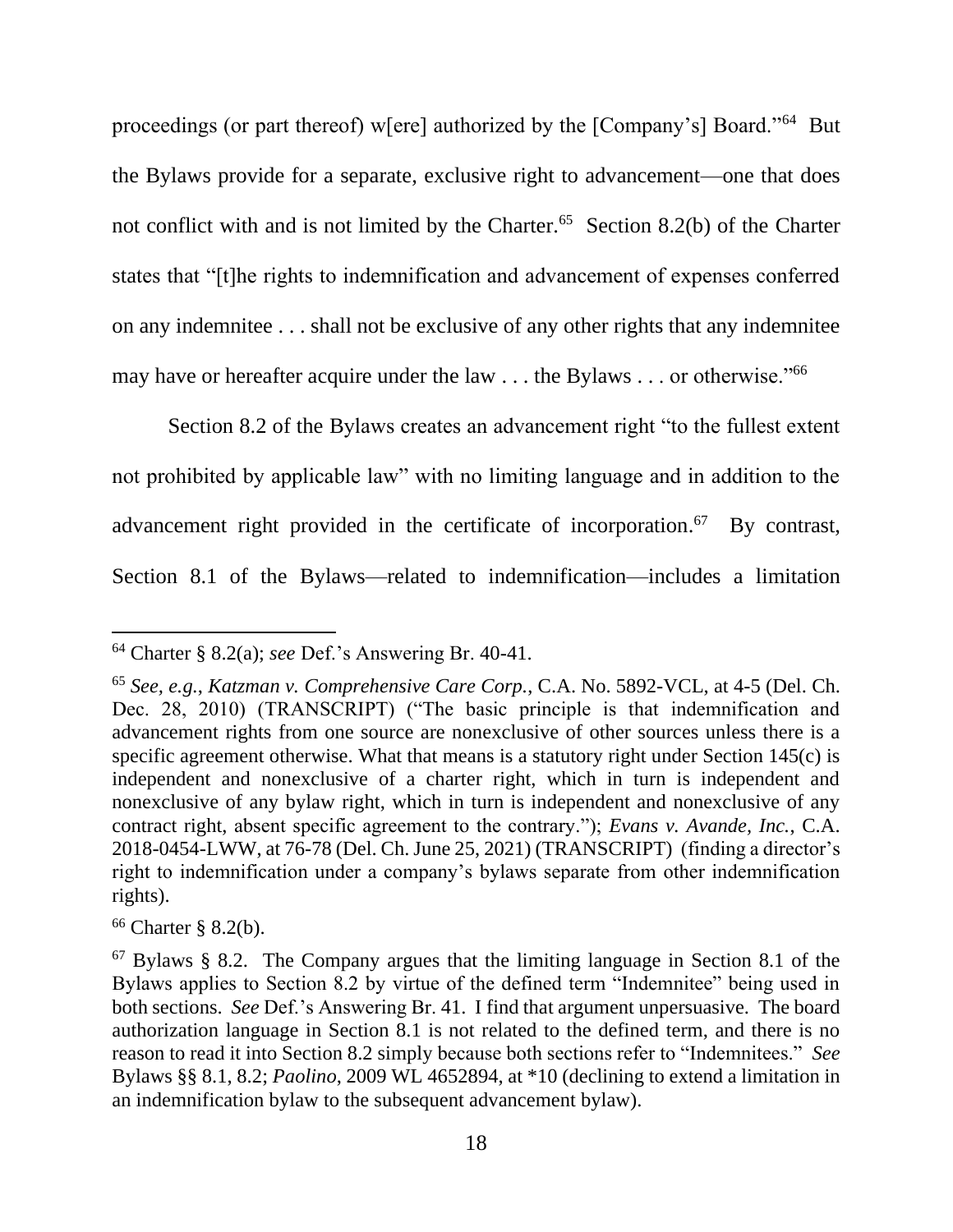identical to the one in Section 8.2(a) of the Charter.<sup>68</sup> In *Homestore, Inc. v. Tafeen*, the Delaware Supreme Court explained that Section 145 "expressly contemplates that corporations may confer a right to advancement that is greater than the right to indemnification."<sup>69</sup> Accordingly, Krauss can seek advancement for her claims pursuant to the Bylaws, which do not require Board approval.

Next, the Company argues that advancement for the Counterclaim Complaint is unavailable because they are not brought by reason of the fact that Krauss was a Company fiduciary. That may well be so regarding Count V of the Counterclaim Complaint, which is brought by KBL Sponsor.<sup>70</sup> KBL Sponsor is not an indemnitee under the Company's Bylaws.<sup>71</sup> I therefore must deny Krauss's motion for summary judgment on advancement for Count V of the Counterclaim Complaint.

Krauss's remaining counterclaims consist of breach of contract claims related to a "Sponsor Registration Rights Agreement," a breach of contract claim in connection with Krauss's resignation agreement, and a request for declaratory judgment.<sup>72</sup> The Company contends that these counterclaims are not advanceable

<sup>68</sup> *See* Bylaws § 8.1.

<sup>69</sup> 888 A.2d at 212.

<sup>70</sup> Countercl. Compl. ¶¶ 167-72.

<sup>71</sup> *See supra* note 39 and accompanying text.

<sup>72</sup> Countercl. Compl. ¶¶ 147-66, 173-76.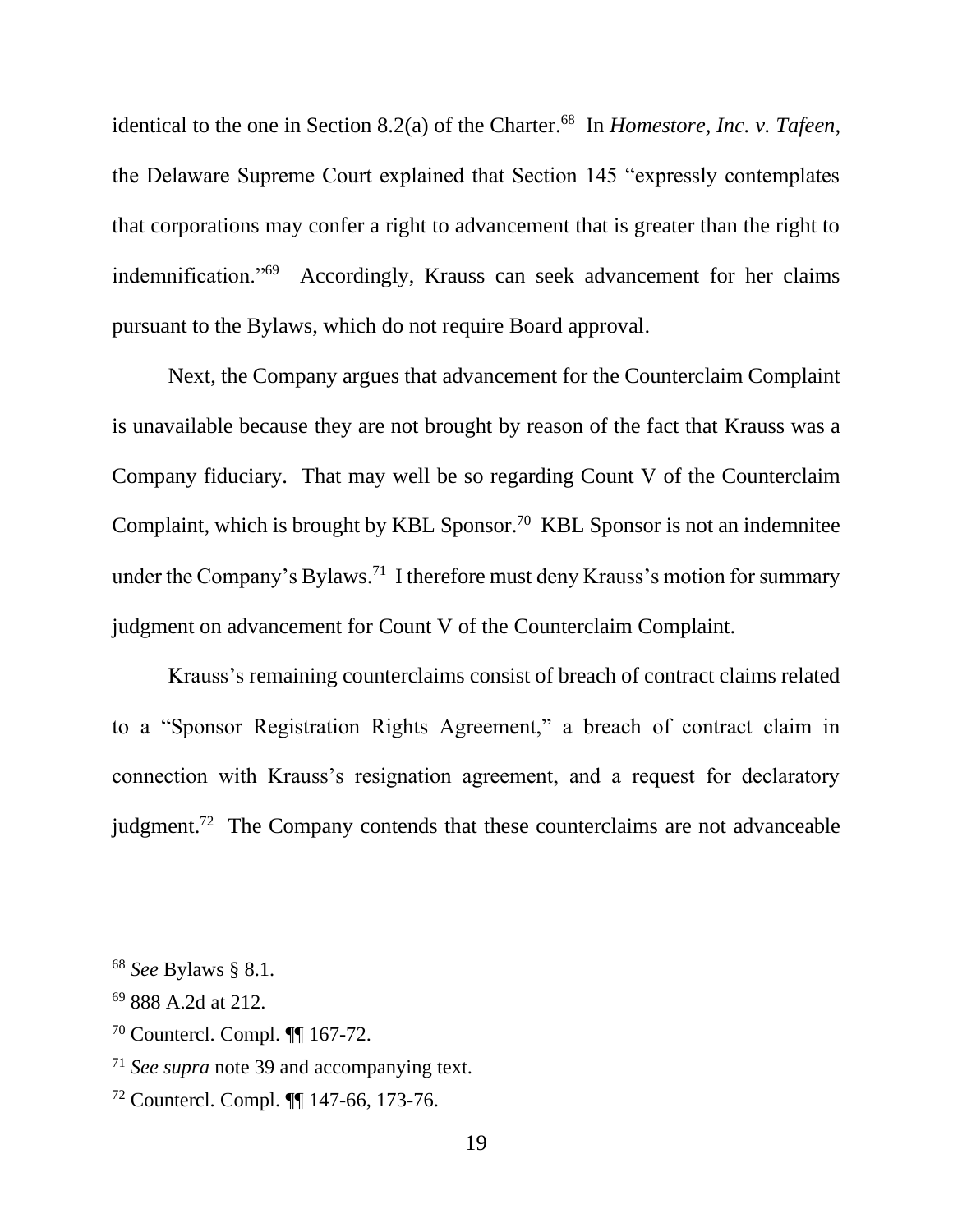because they are brought in Krauss's personal capacity as a stockholder or arise out of her personal contractual obligations.<sup>73</sup>

But certain of these counterclaims are compulsory. Where the underlying action is brought against a defendant "by reason of such person being or having been a director or officer," her counterclaims are advanceable if they are (1) "necessarily part of the same dispute" as the underlying action (*i.e.*, compulsory) and (2) "advanced to defeat, or offset" the underlying claims.<sup>74</sup> Counterclaims are compulsory under Delaware law where they "arise[] out of the transaction or occurrence that is the subject matter of the opposing party's claim."<sup>75</sup> In such a scenario, advancement is owed. This court has held, for instance, that a company was required to advance fees in connection with a books and records action naturally brought in the plaintiff's capacity as a stockholder—because the "books and records [were sought] to defend claims against him as a Manager."76

The claims against Krauss in the Direct Action concern her alleged false attestation regarding KBL financial statements, self-dealing monetary transfers,

<sup>73</sup> Def.'s Answering Br. 42-43.

<sup>74</sup> *Pontone v. Milso Indus. Corp.*, 2014 WL 2439973, at \*3, \*7 (Del. Ch. May 29, 2014); *id.* at \*4 ("Delaware courts repeatedly have held that the baseline requirement for a counterclaim to be advanceable is that it qualify as compulsory."); *see Roven*, 603 A.2d at 824.

 $75$  Ct. Ch. R. 13(a).

<sup>76</sup> *Imbert*, 2013 WL 1934563, at \*11.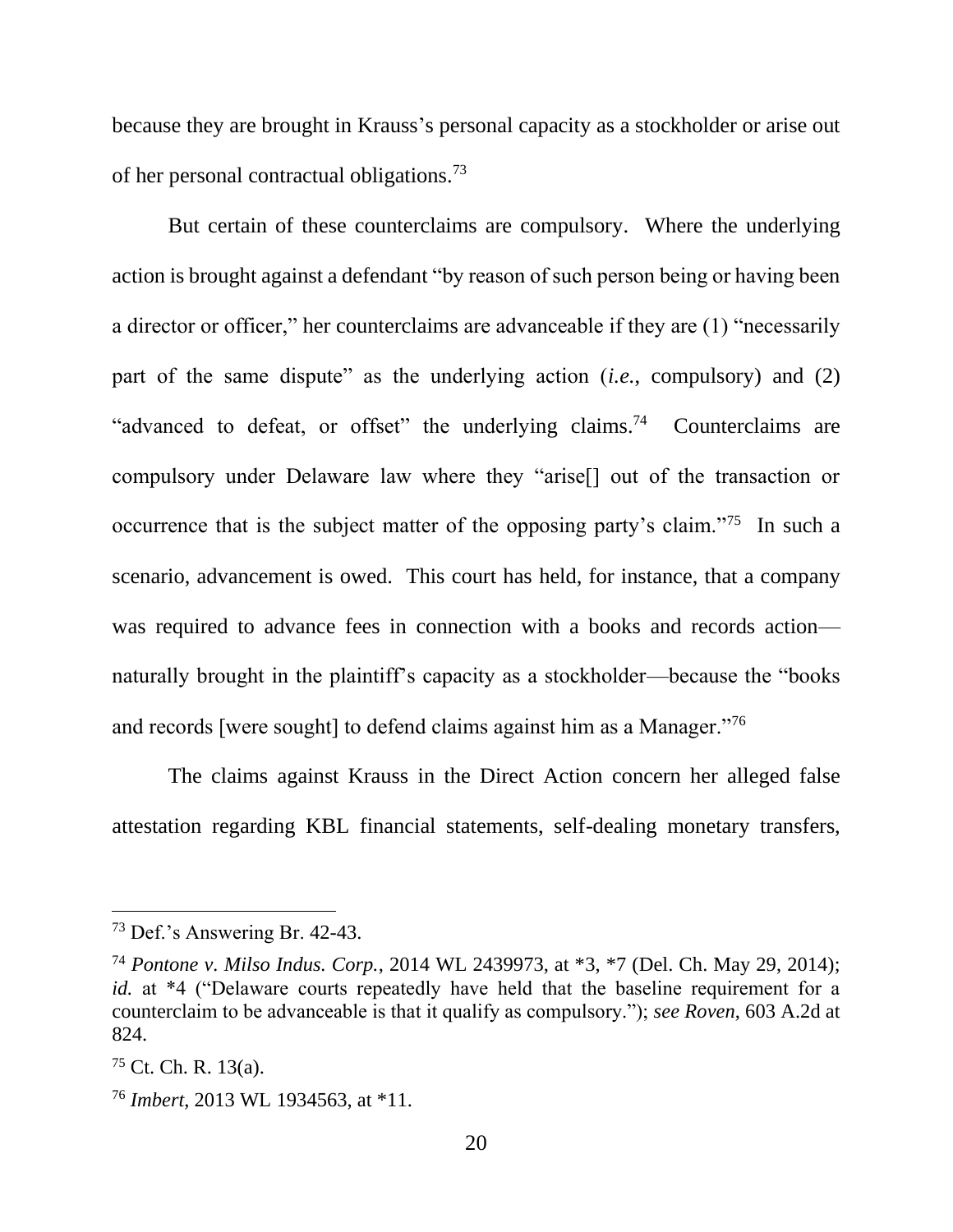improper redemption of KBL shares before the closing of the business combination, and improper issuance of shares to an investment bank for services rendered to KBL.<sup>77</sup> These allegations all stem from events taking place in and around November 2020.

Krauss's resignation agreement is part of the transactions or occurrences underlying the Direct Action. The Direct Action complaint alleges that "Krauss'[s] signing of the Resignation Agreement on behalf of both herself individually and on behalf of KBL constituted a conflict of interest" and that it created one of the "liabilities of KBL which were not recorded and/or disclosed as contingent liabilities payable . . . in the Consolidated Financial Statements."<sup>78</sup> The Company contends that Krauss had "actual knowledge" of the liabilities, and the alleged intentional exclusion of the resignation agreement liability from KBL's financial statements forms one of the bases for its claims against Krauss in Counts I and II of the Direct Action complaint.<sup>79</sup>

Further, the Company's list of alleged unauthorized transfers in the Direct Action complaint includes a transfer that is tied to Krauss's resignation counterclaim in its amount and timing.<sup>80</sup> Krauss's resignation agreement counterclaim against the

<sup>77</sup> Company Compl. ¶¶ 51-69.

<sup>78</sup> *Id.* ¶¶ 31, 33.

<sup>79</sup> *Id.* ¶ 32.

<sup>80</sup> *Id.* ¶¶ 34, 53, 56.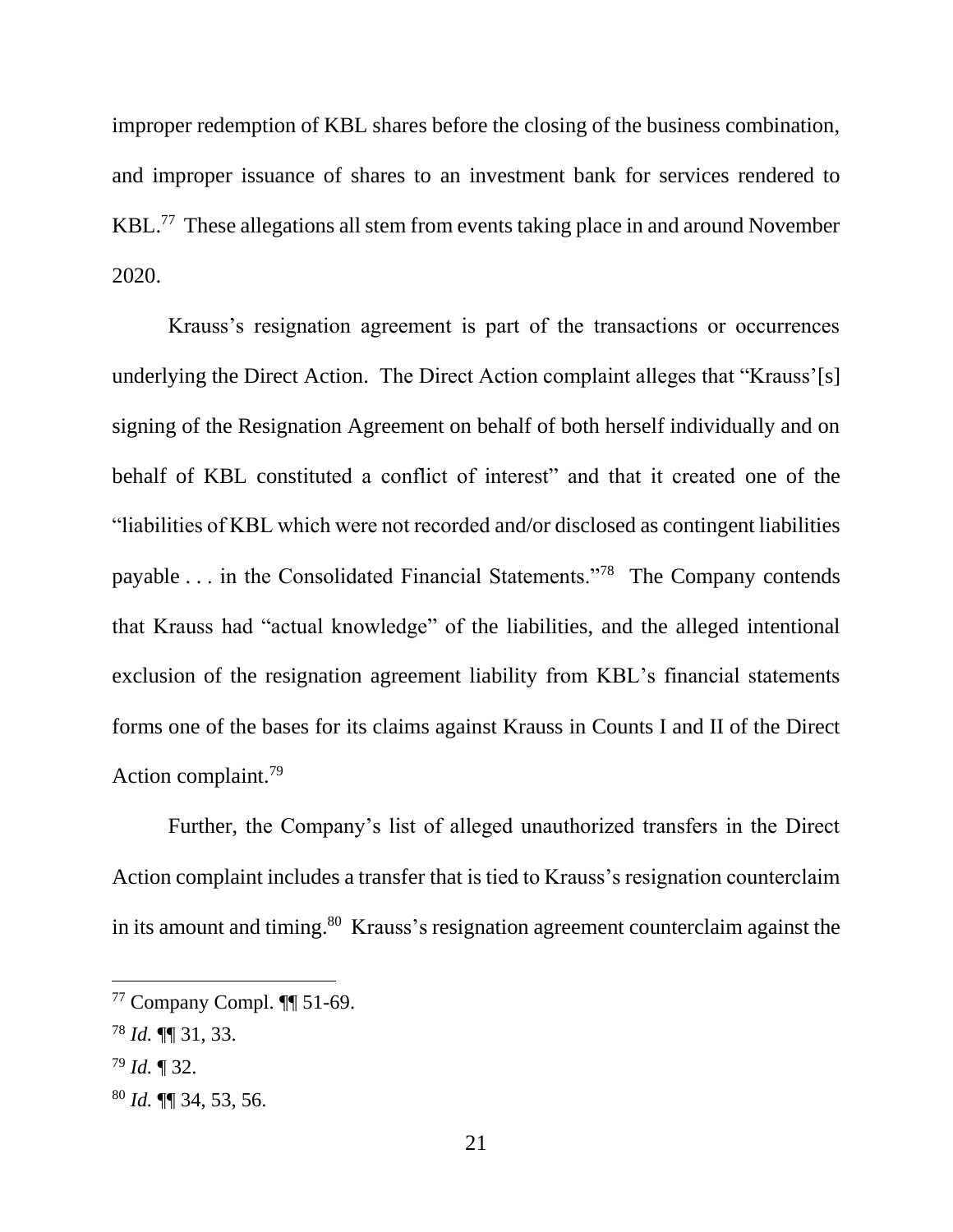Company—Count IV of the Counterclaim Complaint—therefore meets the first prong of the test to determine whether it is advanceable: it is compulsory. Because it is also brought to offset the underlying claims, it is advanceable.<sup>81</sup>

Whether the counterclaims related to the Sponsor Registration Rights Agreement—Counts II and III—are compulsory is a closer call. Krauss reads "transactions or occurrences" broadly by linking any breach of a contract signed in connection with the business combination—regardless of the time—with the business combination itself.<sup>82</sup> The Company's claims in the Direct Action are centered around events connected to the business combination in November 2020. Krauss's counterclaims, however, pertain to February and August 2021 Form S-1 registration statements and an alleged triggering of notice rights under the Sponsor Registration Rights Agreement in July 2021. 83 The Company's claims and Krauss's

<sup>81</sup> The term "offset" is broad. *Pontone*, 2014 WL 2439973, at \*4-5 (declining to limit the "advanced to defeat, of offset" prong and implying that the breadth of what constitutes "defending" an action means that "offset" should be read broadly as well); *see Roven*, 603 A.2d at 824 (finding that "defending" a suit includes pursuing and affirmative defenses and certain counterclaims).

<sup>82</sup> *See, e.g.*, Pl.'s Reply Br. at 23-24 ("Each of the claims against Dr. Krauss in the Direct Action is related to actions she took in connection with the Business Combination, and all of the Counterclaims and Third-Party claims similarly relate to actions the Company and its officers and directors took in relation to that transaction.").

<sup>83</sup> Countercl. Compl. ¶¶ 124-26, 136, 152, 159.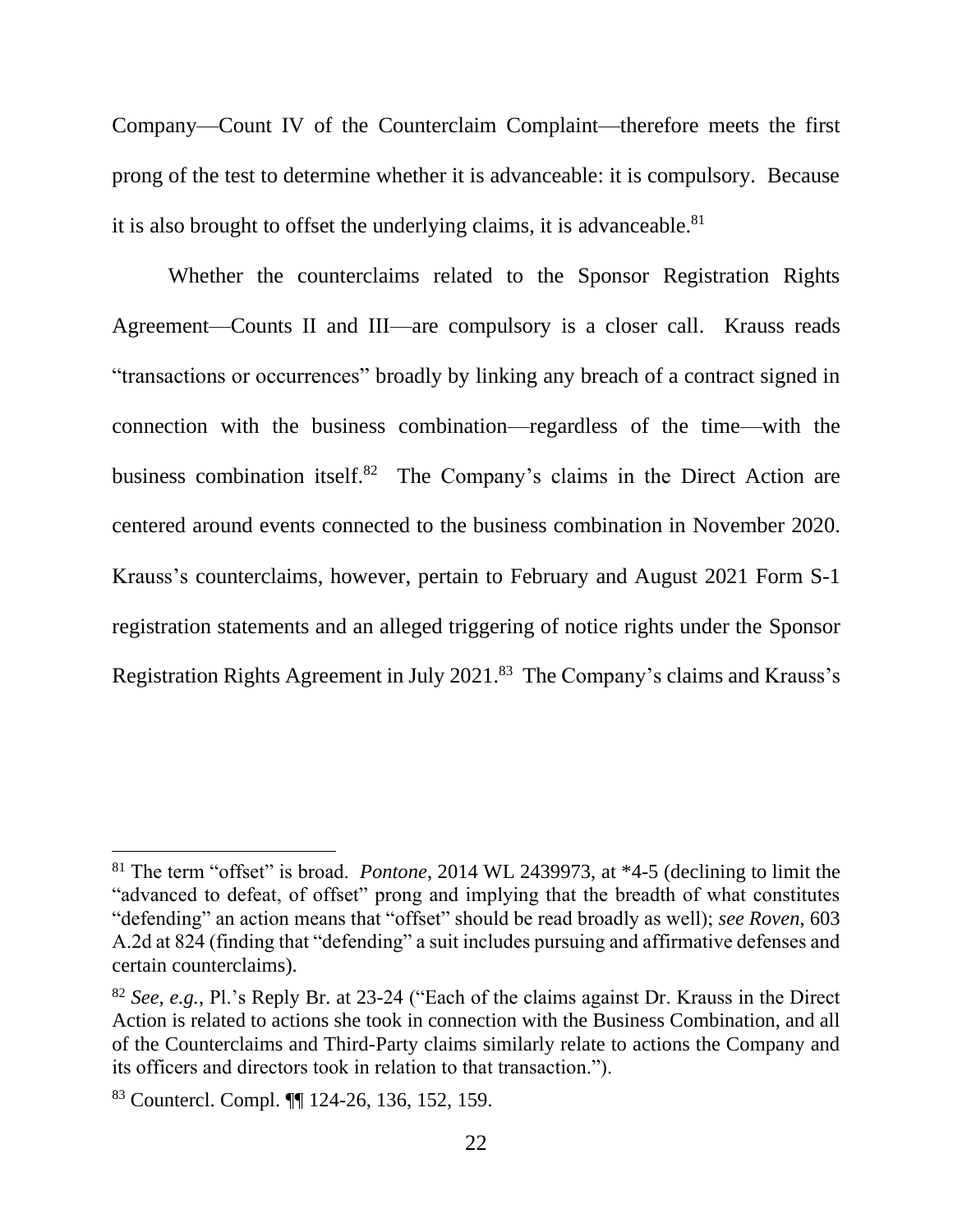Sponsor Registration Rights Agreement counterclaims are not "necessarily part of the same dispute."<sup>84</sup> She is not entitled to summary judgment on that basis.

I likewise cannot conclude that summary judgment is warranted on Krauss's entitlement to advancement for her declaratory judgment counterclaim (Count VI). That counterclaim does not reference the resignation agreement claim but rather seeks an order declaring that the Company breached Krauss's rights under the Sponsor Registration Rights Agreement, that its directors and officers breached their fiduciary duties, that certain Company shares should be registered pursuant to the Sponsor Registration Rights Agreement, and that Krauss did not breach her fiduciary duties.<sup>85</sup> The first three declarations are simply declaratory judgment parallels of claims that were found not to be advanceable. And a declaration that "Dr. Krauss did not breach her fiduciary duties while she was both a director and the CEO of the Company" is effectively equivalent to defending herself in the underlying claim.

That leaves the question of whether Krauss's third-party claim is advanceable. It is difficult to see how her third-party claim—which is essentially a new action against previously-unnamed parties—are compulsory. "The general rule is that offensive litigation is not advanceable."<sup>86</sup> I cannot conclude, as a matter of law, that

<sup>84</sup> *Pontone*, 2014 WL 2439973, at \*7.

<sup>85</sup> Countercl. Compl. ¶ 176.

<sup>86</sup> *Mooney*, 2015 WL 3413272, at \*11.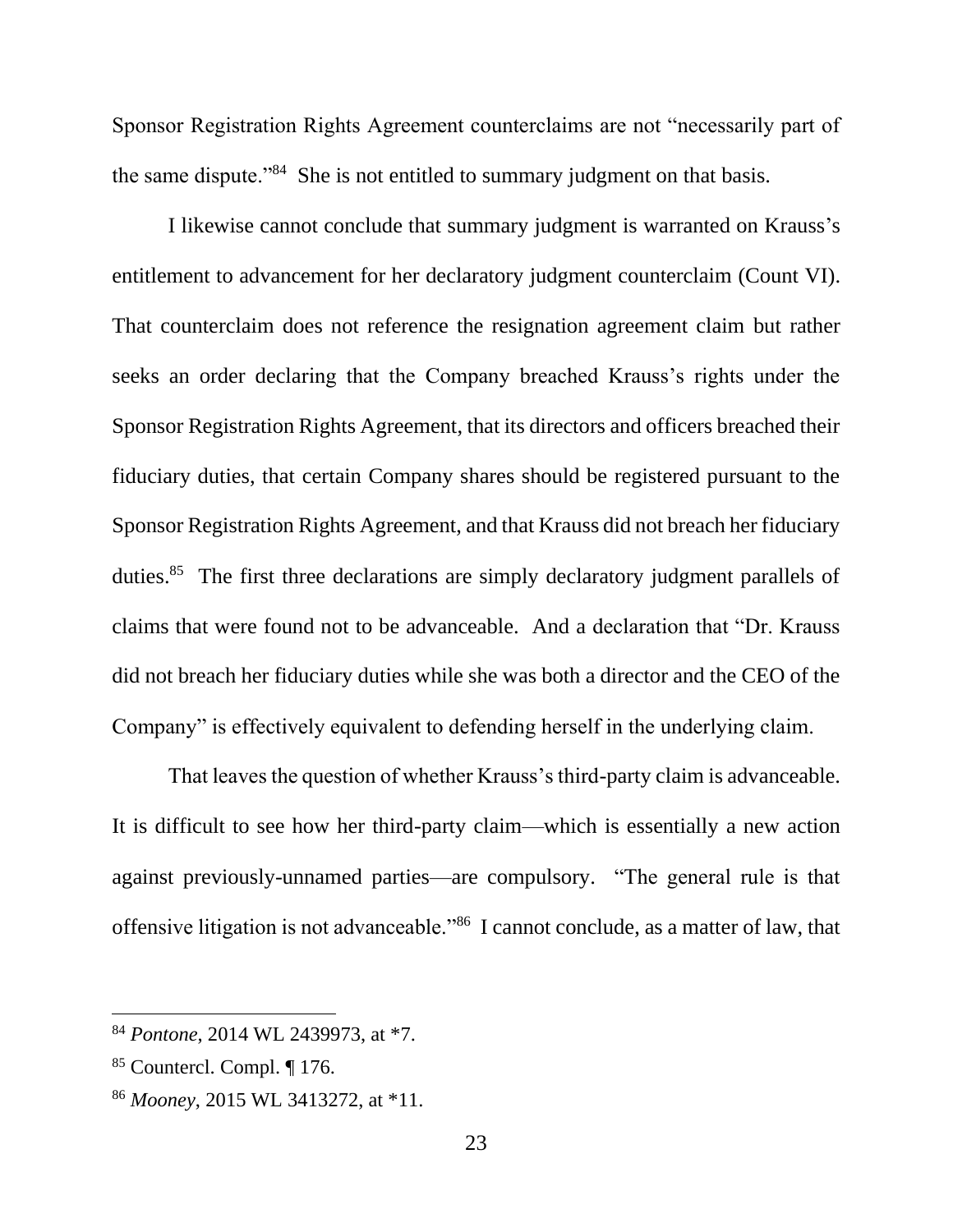Krauss was acting to defeat claims against her by pleading an additional claim against third-party defendants. Krauss cites no authority that would support a different result. Summary judgment with regard to Krauss's third-party claim is denied.

\* \* \*

Regarding Krauss's defense to the Direct Action, the motion for summary is granted in part. Krauss is owed advancement in connection with her defenses, including affirmative defenses, and Count IV of the Counterclaim Complaint as a matter of law. The motion is otherwise denied as to advancement for the Direct Action.

#### **B. Fees-on-Fees and Prejudgment Interest**

Absent an agreement otherwise, parties who successfully prosecute an advancement action are typically entitled to an award of fees for their expenses in litigating the suit.<sup>87</sup> The Company acknowledges that Krauss is entitled to fees-onfees relating to this advancement action "proportionate to her success."<sup>88</sup> Section 8.3 of the Bylaws states that, "[i]f successful in whole or in part in [bringing] any

<sup>87</sup> *See Stifel Fin. Corp. v. Cochran*, 809 A.2d 555, 560-62 (Del. 2002) (noting that "without an award of attorneys' fees for the indemnification suit itself, indemnification would be incomplete"); *Weaver v. ZeniMax Media, Inc.*, 2004 WL 243163, at \*7 (Del. Ch. Jan. 30, 2004) ("'Fees on fees' are an inherent right of the party materially successful in asserting a claim for indemnification or advancement.").

<sup>88</sup> Def.'s Answering Br. 49.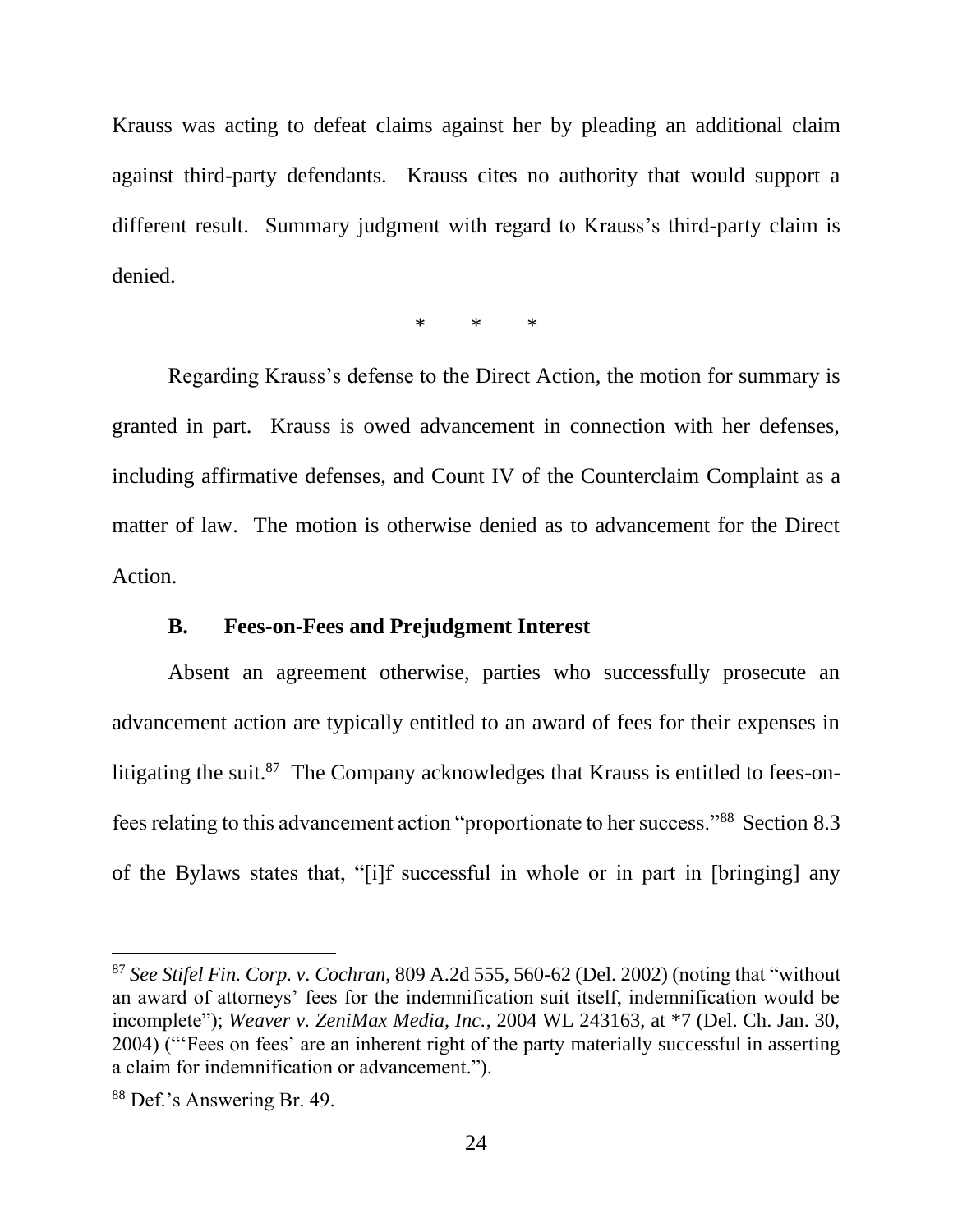[advancement] suit . . . [an] Indemnitee shall also be entitled to be paid the expense of prosecuting or defending such suit."<sup>89</sup> Krauss is therefore owed fees-on-fees in accordance with the findings of the court above.

The Company also owes Krauss prejudgment interest.<sup>90</sup> The Company argues that the interest is not owed until Krauss submits unredacted copies of all invoices for which she claims entitlement to advancement.<sup>91</sup> But Krauss has stipulated that she is not seeking advancement for the redacted portions of the invoices.<sup>92</sup> Prejudgment interest is awarded "for the period of time when [the Company] unjustifiably refused to provide advancement"<sup>93</sup>—that is, starting twenty days after Krauss's demands for advancement.<sup>94</sup>

## **III. CONCLUSION**

Partial summary judgment is entered for Krauss, in part. The Company must advance to Krauss her fees and expenses incurred in connection with the Krauss Subpoena and her defenses (including affirmative defenses) and one counterclaim

<sup>89</sup> Bylaws § 8.3.

<sup>90</sup> *Roven*, 603 A.2d at 826 ("[P]re-judgment interest is a matter of right.").

<sup>91</sup> *See* Def.'s Answering Br. 19, 49-50.

 $92$  Pl.'s Reply Br. 25.

<sup>93</sup> *Citrin v. Int'l Airport Ctrs. LLC*, 922 A.2d 1164, 1167 (Del. Ch. 2006).

<sup>94</sup> *See* Bylaws § 8.3 (requiring advancement of expenses to be paid in full within 20 days).